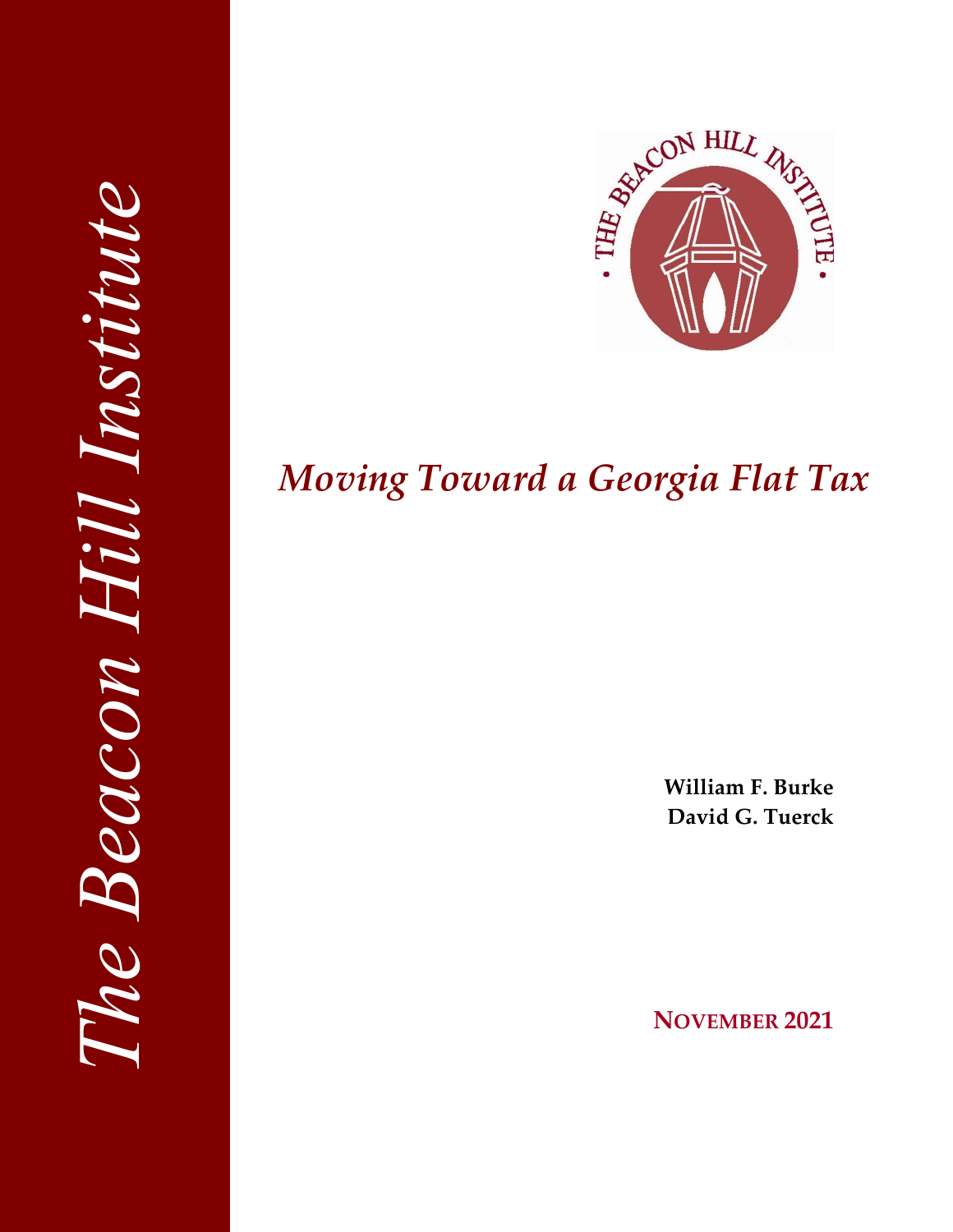# **Table of Contents**

# **Table of Tables**

| Table E-1: The Fiscal and Economic Effects of Reducing the Top Income Tax Rate to 5% 2       |
|----------------------------------------------------------------------------------------------|
|                                                                                              |
|                                                                                              |
|                                                                                              |
|                                                                                              |
|                                                                                              |
|                                                                                              |
|                                                                                              |
|                                                                                              |
|                                                                                              |
|                                                                                              |
|                                                                                              |
| Table 12: The Fiscal and Economic Effects of Reducing the Film Tax Credit by 50% 16          |
| Table 13: The Fiscal and Economic Effects of Increasing the Sales Tax Rate to 5% 17          |
|                                                                                              |
| Table A-2: The Dynamic Fiscal Impacts of Broadening the Sales Tax Base by Exempted Services  |
|                                                                                              |
| Table A-3: The Impact on Employment of Broadening the Sales Tax Base by Exempted Services 21 |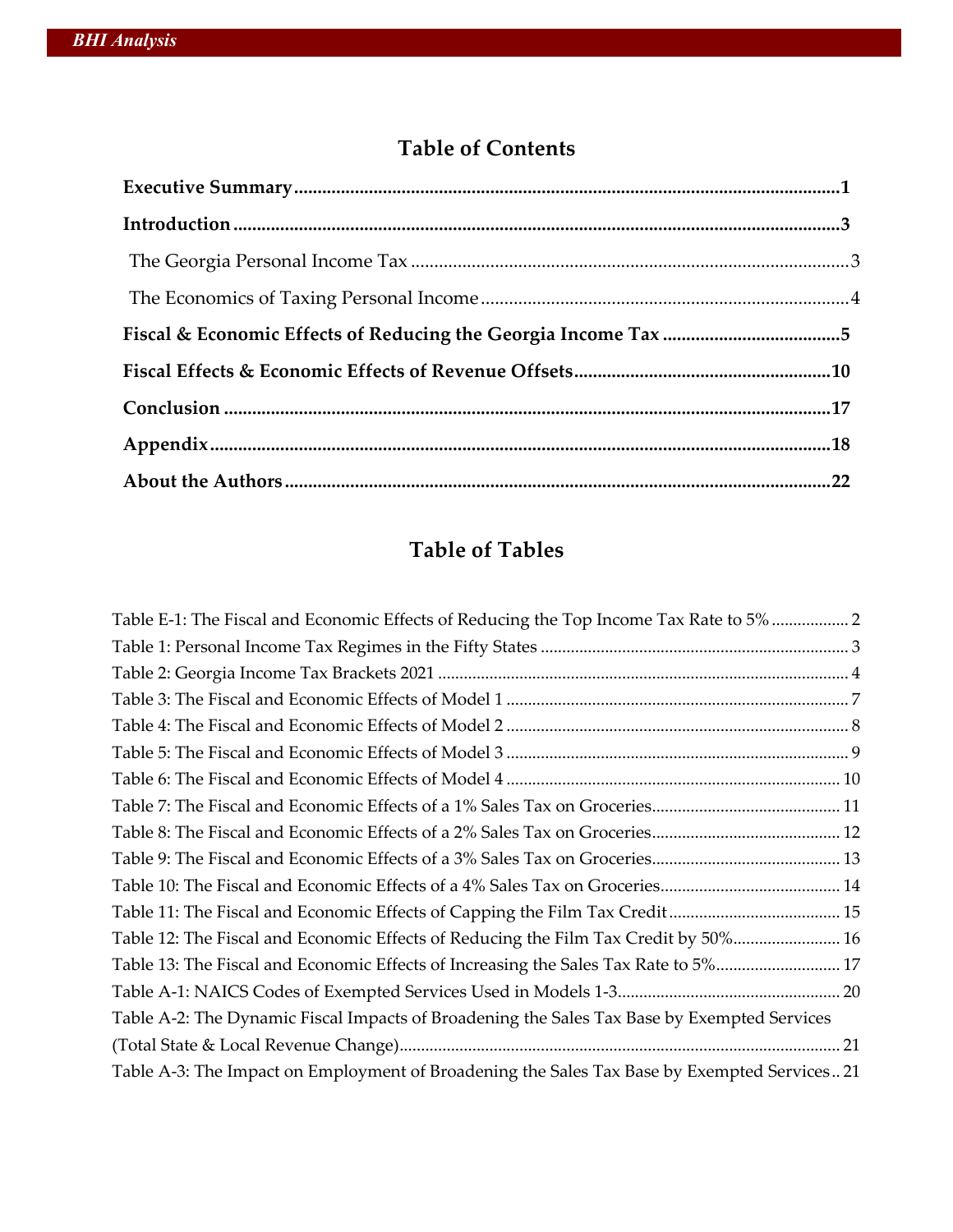#### **Executive Summary**

House Bill (H.B.) 949, passed by the Georgia House of Representatives in March of 2020, would reduce the top Georgia income tax rate from 5.75 percent to a flat rate of 5.375 percent.<sup>1</sup> H.B. 949 serves as the basis for this study's analysis of the fiscal and economic effects of reducing the top income tax rate while implementing a flat income tax across all income groups. Moreover, this study offers potential revenue offsets to a reduction in the income tax, such as broadening the sales tax base, increasing the sales tax rate, or removing/reducing the film tax credit.

The Beacon Hill Institute (BHI) used its Georgia State Tax Analysis Modeling Program (GA-STAMP) to determine the economic effects of reducing the top income tax rate to a flat income tax. Table E-1 displays the economic results of reducing the Georgia income tax from 5.75 percent to a flat income tax of 5 percent while removing all tax brackets (Model 1.). To offset losses in revenue, the model broadens the sales tax base to include exempted construction services.

GA-STAMP shows that in total, net employment would increase by 21,134 jobs in 2023 and 22,931 in 2027. Investment would increase by \$461 million in 2023 and by \$499 million in 2027. Real (inflation-adjusted) disposable income would increase by \$2.104 billion in 2023 and by \$2.507 billion in 2027. State real GDP would increase by \$1.02 billion in 2023 and by \$1.226 billion in 2027.

<sup>&</sup>lt;sup>1</sup> Georgia General Assembly, 2019-2020 Session, H.B. 949, https://www.legis.ga.gov/legislation/57473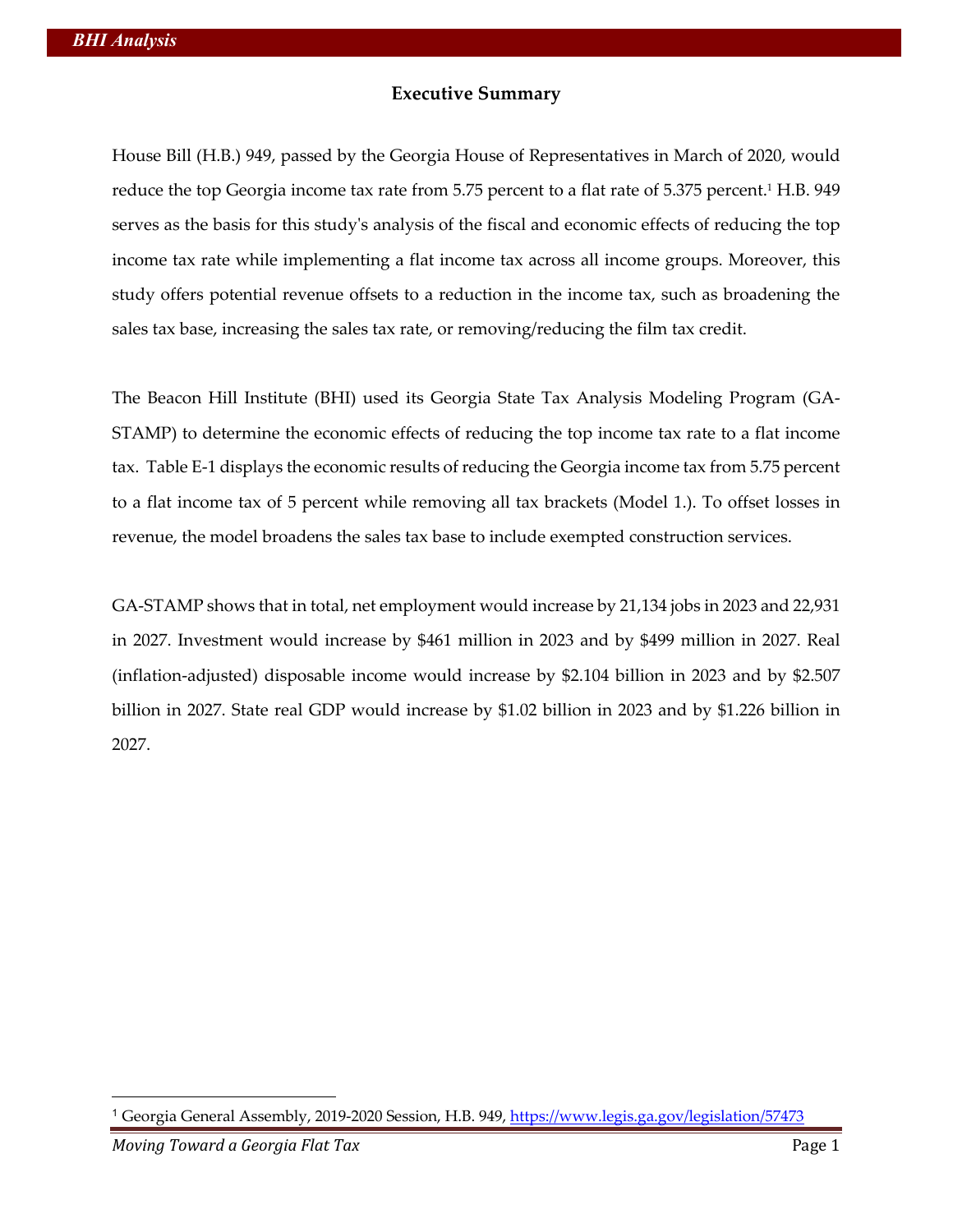| <b>Economic Effects</b>                          | 2023       | 2027       |
|--------------------------------------------------|------------|------------|
| Net employment (jobs)                            | 21,134     | 22,931     |
| Investment (\$, millions)                        | 461        | 499        |
| Real disposable income (\$, billions)            | 2.104      | 2.507      |
| State Real Gross Domestic Product (\$, billions) | 1.021      | 1.226      |
| Fiscal Effects (\$ millions)                     |            |            |
| Personal Income Tax                              | (1,840.20) | (2,111.20) |
| Corporate Income Tax                             | (0.99)     | (0.89)     |
| Sales and Use Tax                                | 1,970.52   | 2,276.48   |
| <b>Other Taxes</b>                               | 9.17       | 9.70       |
| <b>Total State Tax Change</b>                    | 138.50     | 174.09     |
| <b>Local Property Taxes</b>                      | 24.55      | 28.92      |
| Other Taxes and Fees                             | 24.54      | 25.55      |
| <b>Total Local Tax Change</b>                    | 49.09      | 54.47      |
| Total State and Local Tax Change                 | 187.59     | 228.56     |

**Table E-1: The Fiscal and Economic Effects of Reducing the Top Income Tax Rate to 5%**

Total state tax revenues would increase by \$138.50 million in 2023 and by \$174.09 million in 2027. Local tax revenues would increase by \$49.09 million in 2023 and by \$54.47 million in 2027. Overall, tax revenues in Georgia would increase by \$187.59 million in 2023 and by \$228.56 million in 2027.

Our analysis finds that because of the reduction of the state's top income tax rate and the elimination of tax brackets, the reward for increased work and saving would rise, motivating investment and economic growth. All leading economic indicators (real GDP, investment, real disposable income, and employment) would increase under the tax change. The increase in economic activity sparked by the tax cut, combined with the broadening of the sales tax base, would boost state and local tax revenue collections. Moreover, the reduction in the top income tax rate will come as a benefit to many taxpayers as Georgia's income tax system currently functions similarly to a flat tax (the top tax rate applies to income over \$7,000.)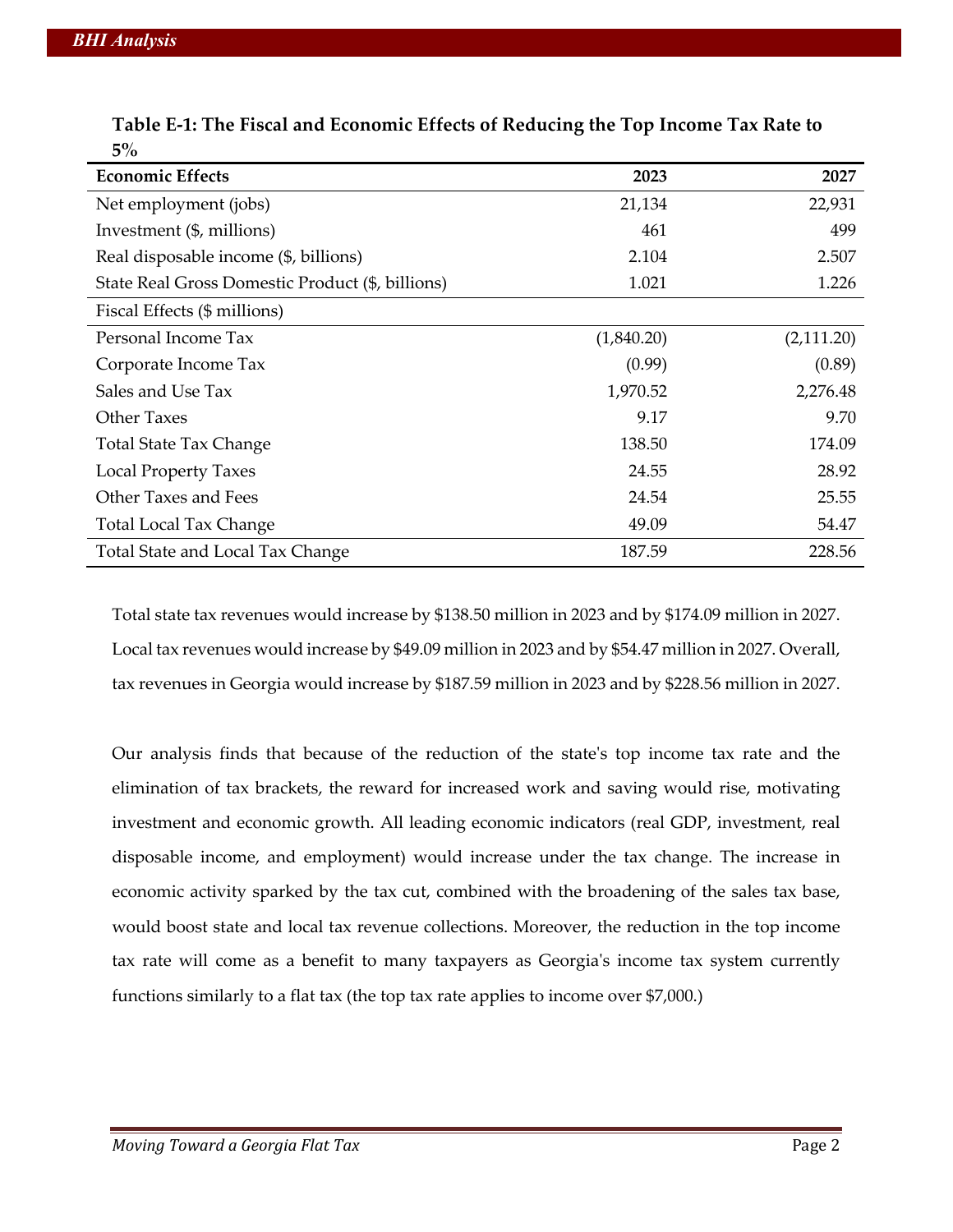#### **Introduction**

#### The Georgia Personal Income Tax

Most states impose individual income taxes. States without them — Alaska, Florida, Nevada, New Hampshire, South Dakota, Tennessee, Texas, Washington, and Wyoming — rely on other sources for revenue.<sup>2</sup> Six states have no corporate income tax: Nevada, Ohio, South Dakota, Texas, Washington, and Wyoming. Table 1 displays the personal income tax regimes for all 50 states.

| No Tax $(8)$ | Flat Tax $(10)$     | Graduated Tax (33) |                      |
|--------------|---------------------|--------------------|----------------------|
| Alaska       | Colorado 4.55       | Alabama            | Montana              |
| Florida      | Illinois 4.95       | Arizona            | Nebraska             |
| Nevada       | Indiana 3.23        | Arkansas           | New Jersey           |
| South Dakota | Kentucky 5.0        | California         | New Mexico           |
| Tennessee    | Massachusetts 5.0   | Connecticut        | New York             |
| Texas        | Michigan 4.25       | Delaware           | North Dakota         |
| Washington   | *New Hampshire 5.0  | Georgia            | Ohio                 |
| Wyoming      | North Carolina 5.25 | Hawaii             | Oklahoma             |
|              | Pennsylvania 3.07   | Idaho              | Oregon               |
|              | <b>Utah 4.95</b>    | Iowa               | Rhode Island         |
|              |                     | Kansas             | South Carolina       |
|              |                     | Louisiana          | Vermont              |
|              |                     | Maine              | Virginia             |
|              |                     | Maryland           | West Virginia        |
|              |                     | Minnesota          | Wisconsin            |
|              |                     | Mississippi        | District of Columbia |
|              |                     | Missouri           |                      |

\*New Hampshire imposes a flat state tax only on interest and dividend income.

Georgia imposes a progressive income tax on all income. The top income tax rate is 5.75 percent. Georgia's tax code is a factor in The Tax Foundation's State Business Tax Climate Index, which places the state's ranking at  $36<sup>th,3</sup>$ 

<sup>2</sup> Tax Foundation, Fiscal Fact Sheet of State Individual Income Tax Rates and Brackets for 2021. Retrieved October 1, 2021, from https://taxfoundation.org/publications/state-individual-income-tax-rates-andbrackets/

<sup>3</sup> Tax Foundation, "2021 State Business Tax Climate Index." Retrieved October 1, 2021, from https://taxfoundation.org/publications/state-business-tax-climate-index/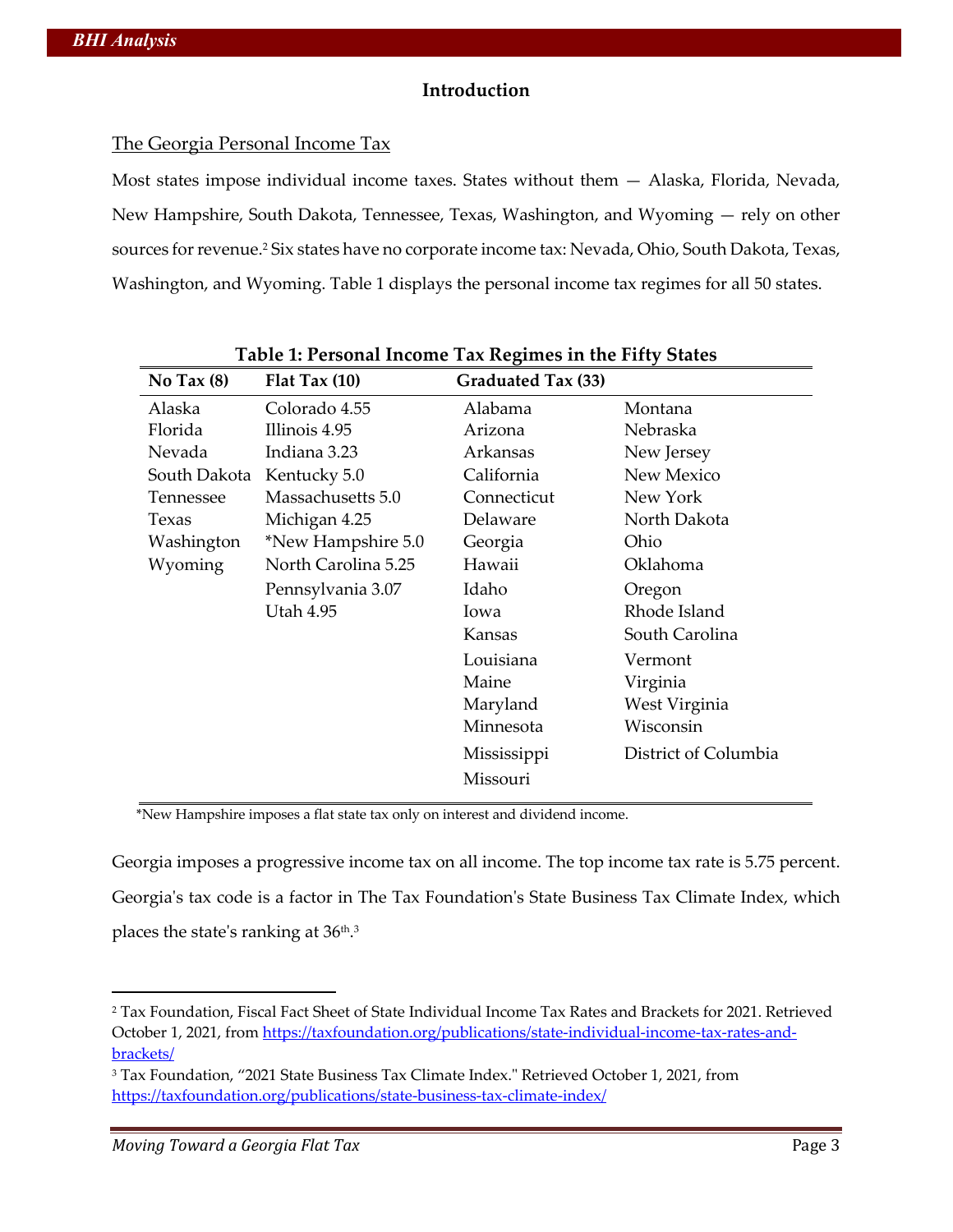Georgia collects state income taxes using a 6-bracket system in which tax rates increase with income.4 Table 2 displays the brackets.

| Table 2: Georgia Income Tax Brackets 2021 |          |                                        |          |
|-------------------------------------------|----------|----------------------------------------|----------|
| <b>Single Taxpayer</b>                    |          | <b>Married Filing Jointly Taxpayer</b> |          |
| <b>Tax Bracket</b>                        | Tax Rate | <b>Tax Bracket</b>                     | Tax Rate |
| $$0.00+$                                  | $1.0\%$  | $$0.00+$                               | 1.0%     |
| $$750.00+$                                | $2.0\%$  | $$1,000.00+$                           | 2.0%     |
| $$2,250.00+$                              | $3.0\%$  | $$3,000.00+$                           | $3.0\%$  |
| $$3,750.00+$                              | $4.0\%$  | $$5,000.00+$                           | $4.0\%$  |
| $$5,250.00+$                              | $5.0\%$  | $$7,000.00+$                           | $5.0\%$  |
| $$7,000.00+$                              | 5.75%    | $$10,000.00+$                          | 5.75%    |

**Table 2: Georgia Income Tax Brackets 2021**

For taxpayers filing as single and unmarried, Georgia's tax rates range from a low of 1.0 percent for the first \$750 in taxable income to 5.75 percent for income exceeding \$7,000. For married individuals filing joint returns, Georgia's tax rates range from a low of 1.0 percent for the first \$1,000 in taxable income to 5.75 percent for income exceeding \$10,000.

#### The Economics of Taxing Personal Income

In most states, income taxes are a major source of revenue. Supporters of income taxes suggest that income taxes are more closely aligned with the ability to pay, a longstanding objective of tax policy. Yet income taxes, both individual and corporate, distort decisions to work, save and invest and therefore threaten a state's ability to compete for residents and businesses. By penalizing saving and diminishing incentives to work, the income tax shrinks employment, investment, production, productivity, and future well-being.

The portion of the income tax raised from capital gains fluctuates with the stock market, which makes such collections less predictable. And in practice, taxpayer exemptions and deductions erode the tax base. Compliance costs (the time to complete tax forms) and the double taxation of saving are among the reasons income taxes are less efficient than taxes on consumption.

<sup>4</sup> Georgia Department of Revenue, Income Tax Tables, Retrieved October 1, 2021, from https://dor.georgia.gov/georgia-income-tax-tables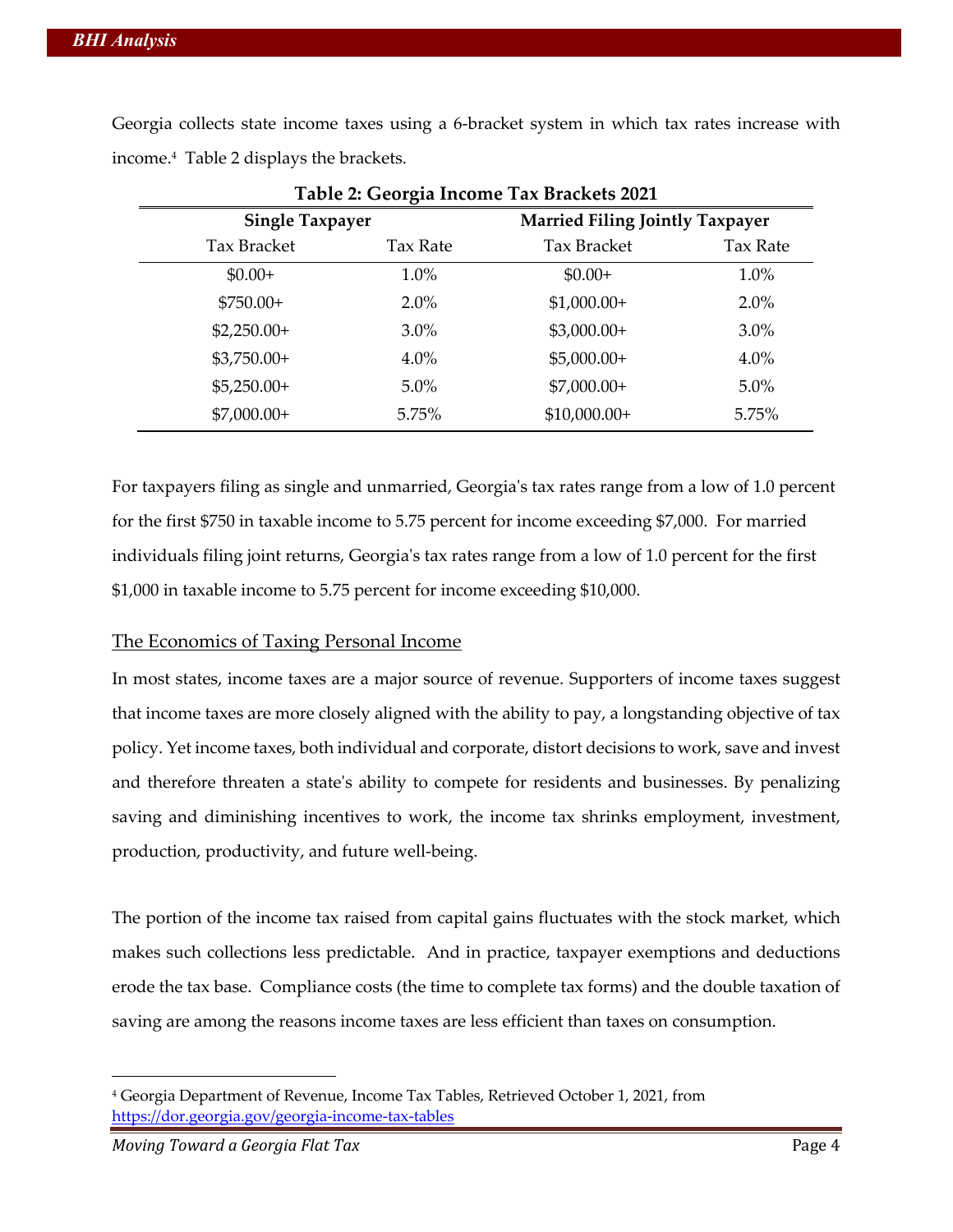The income tax, in sum, negatively impacts net compensation for companies and individuals producing products and services. The income tax takes a portion of the profits made from business investment, leaves less money in the pockets of workers, and decreases the ability and incentive for state residents to work and save. The decrease in total disposable income, in turn, impacts businesses and consumers through reduced demand for goods and services.

#### **Fiscal & Economic Effects of Reducing the Georgia Income Tax**

To determine the effects of the reduction of the state personal income tax and the elimination of income tax brackets, BHI used its State Tax Analysis Modeling Program (STAMP) for Georgia. 5 The Georgia STAMP (GA-STAMP) model is a five-year dynamic Computable General Equilibrium (CGE) model that simulates the economic effects resulting from changes in taxes, environmental laws (general and sector-specific), and other "exogenous" changes. As such, it provides a mathematical description of the economic relationships between producers, households, governments, and the rest of the world.

GA-STAMP is general in the sense that it takes all the relevant markets, such as the capital and labor markets, and flows into account. It is an equilibrium model because it assumes that demand equals supply in every market (goods and services, labor, and capital). This equilibrium is achieved by allowing prices to adjust within the model until markets clear. It is computable because it can be used to generate numeric solutions to tax policy changes.

GA-STAMP also allows us to calculate the dynamic (as opposed to static) revenue effects of the tax change. Static estimates assume that there is no change in underlying economic activity in response to a change in tax law. For example, a static estimate of a cut in a PIT (personal income tax), say from 10 percent to 5 percent, would cause revenues to fall by 50 percent (= 10 - 5)/10). A dynamic estimate would show a smaller drop in revenue because it would capture the positive effect on the tax base of the cut in the PIT (personal income tax).

<sup>5</sup> For a description of the STAMP model see http://www.beaconhill.org/STAMP\_Web\_Brochure/STAMP\_HowSTAMPworks.html.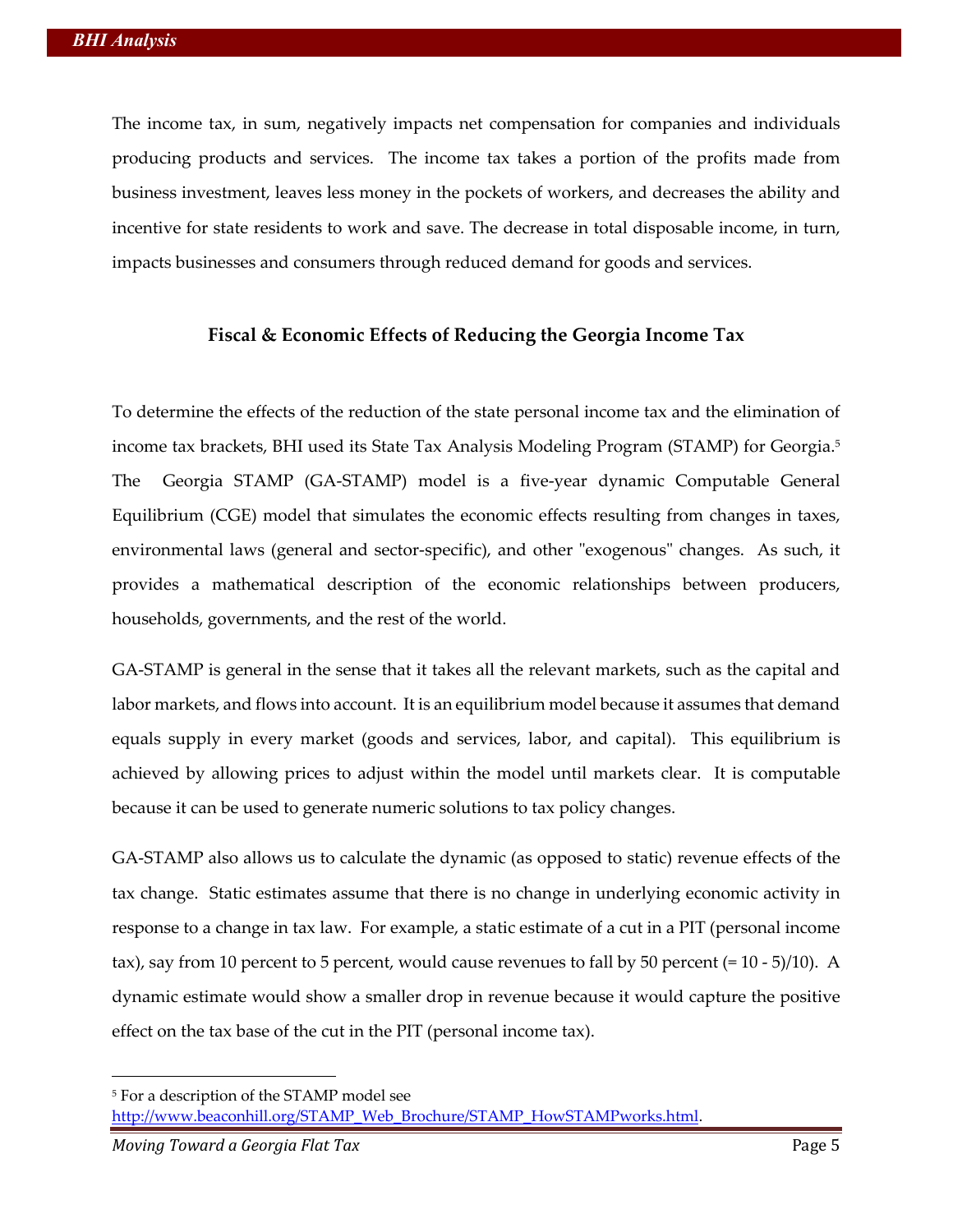According to economic theory, a cut in the income tax can be expected to increase work effort and, therefore, payrolls. A tax cut that is levied on personal income causes workers to receive higher (after-tax) wages and increases their standard of living. To the employer, the tax cut makes labor less costly and causes employers to demand more labor. With more workers employed, the base upon which the income tax is levied expands, resulting in a "dynamic" increase in tax revenue.

The increase in work effort expands payrolls. In addition to new payrolls, the expansion leads to a dynamic increase in revenues as workers earn and spend more money. This dynamic effect offsets the loss in revenues from the tax rate cut and diminishes the overall revenue loss. One of the principal purposes of STAMP is to capture such dynamic effects.

There is no change in the tax base when a static analysis is used to estimate the outcome of a tax change. A static analysis overestimates the amount of revenue that would be lost from a tax cut.

We present the results of running four alternative income tax changes through GA-STAMP. These are labeled as Model 1, Model 2, Model 3, and Model 4. BHI assumed, in all four scenarios, that a reduction of the top Georgia personal income tax rate to a flat income tax rate would be fully implemented in the calendar year 2023. We report the effects for 2023 and 2027, five years after implementation.

#### Model 1

Table 3 displays the economic and fiscal effects of reducing the top income tax bracket in Georgia to 5 percent while eliminating all tax brackets (Model 1.) Model 1 includes broadening the sales tax base to include construction services currently exempt to offset revenue losses.

GA-STAMP shows that in total, net employment would increase by 21,134 jobs in 2023 and 22,931 in 2027. Investment would increase by \$461 million in 2023 and by \$499 million in 2027. Real (inflation-adjusted) disposable income would increase by \$2.104 billion in 2023 and by \$2.507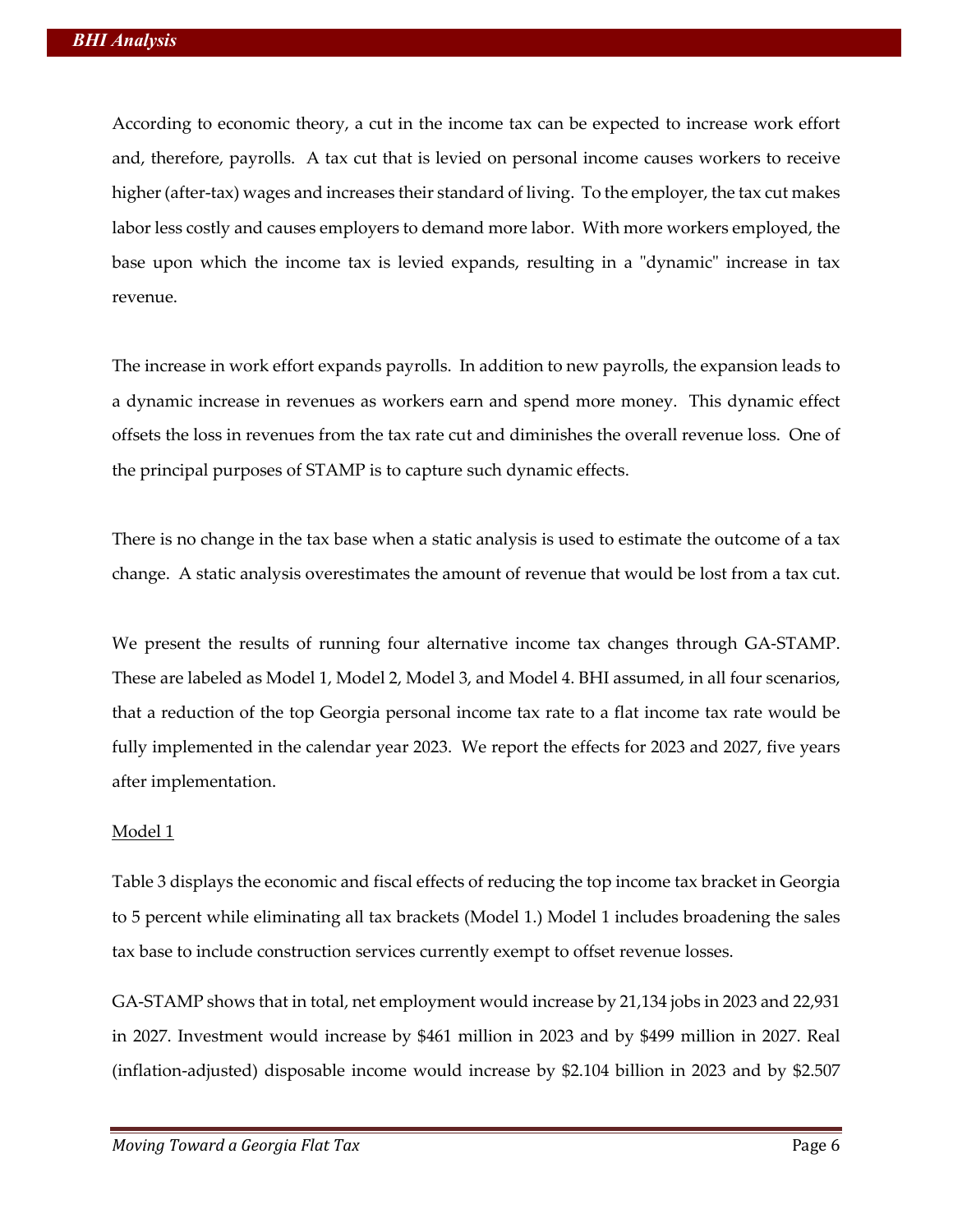billion in 2027. State real GDP would increase by \$1.02 billion in 2023 and by \$1.226 billion in 2027.

| Tubic 9. The Tiseal and Economic Enteres of Model T<br><b>Economic Effects</b> | 2023       | 2027       |
|--------------------------------------------------------------------------------|------------|------------|
| Net employment (jobs)                                                          | 21,134     | 22,931     |
| Investment (\$, millions)                                                      | 461        | 499        |
| Real disposable income (\$, billions)                                          | 2.104      | 2.507      |
| State Real Gross Domestic Product (\$, billions)                               | 1.021      | 1.226      |
| Fiscal Effects (\$ millions)                                                   |            |            |
| Personal Income Tax                                                            | (1,840.20) | (2,111.20) |
| Corporate Income Tax                                                           | (0.99)     | (0.89)     |
| Sales and Use Tax                                                              | 1,970.52   | 2,276.48   |
| <b>Other Taxes</b>                                                             | 9.17       | 9.70       |
| <b>Total State Tax Change</b>                                                  | 138.50     | 174.09     |
| <b>Local Property Taxes</b>                                                    | 24.55      | 28.92      |
| Other Taxes and Fees                                                           | 24.54      | 25.55      |
| <b>Total Local Tax Change</b>                                                  | 49.09      | 54.47      |
| <b>Total State and Local Tax Change</b>                                        | 187.59     | 228.56     |

**Table 3: The Fiscal and Economic Effects of Model 1**

Total state tax revenues would increase by \$138.50 million in 2023 and by \$174.09 million in 2027. Local tax revenues would increase by \$49.09 million in 2023 and by \$54.47 million in 2027. Overall, tax revenues in Georgia would increase by \$187.59 million in 2023 and by \$228.56 million in 2027.

#### Model 2

Table 4 displays the economic and fiscal effects of reducing the top income tax bracket in Georgia to 4 percent while eliminating all tax brackets (Model 2.) Model 2 includes broadening the sales tax base to include construction services and professional, scientific, and technical services. In total, reducing the top income tax bracket in Georgia to 4 percent while eliminating all tax brackets would create 32,527 jobs in 2023 and 35,280 in 2027. Investment would increase by \$632 million in 2023 and by \$697 million in 2027. Real disposable income would increase by \$4.622 billion by 2023 and \$5.489 billion by 2027. State real GDP would increase by \$1.787 billion in 2023 and by \$2.215 billion in 2027.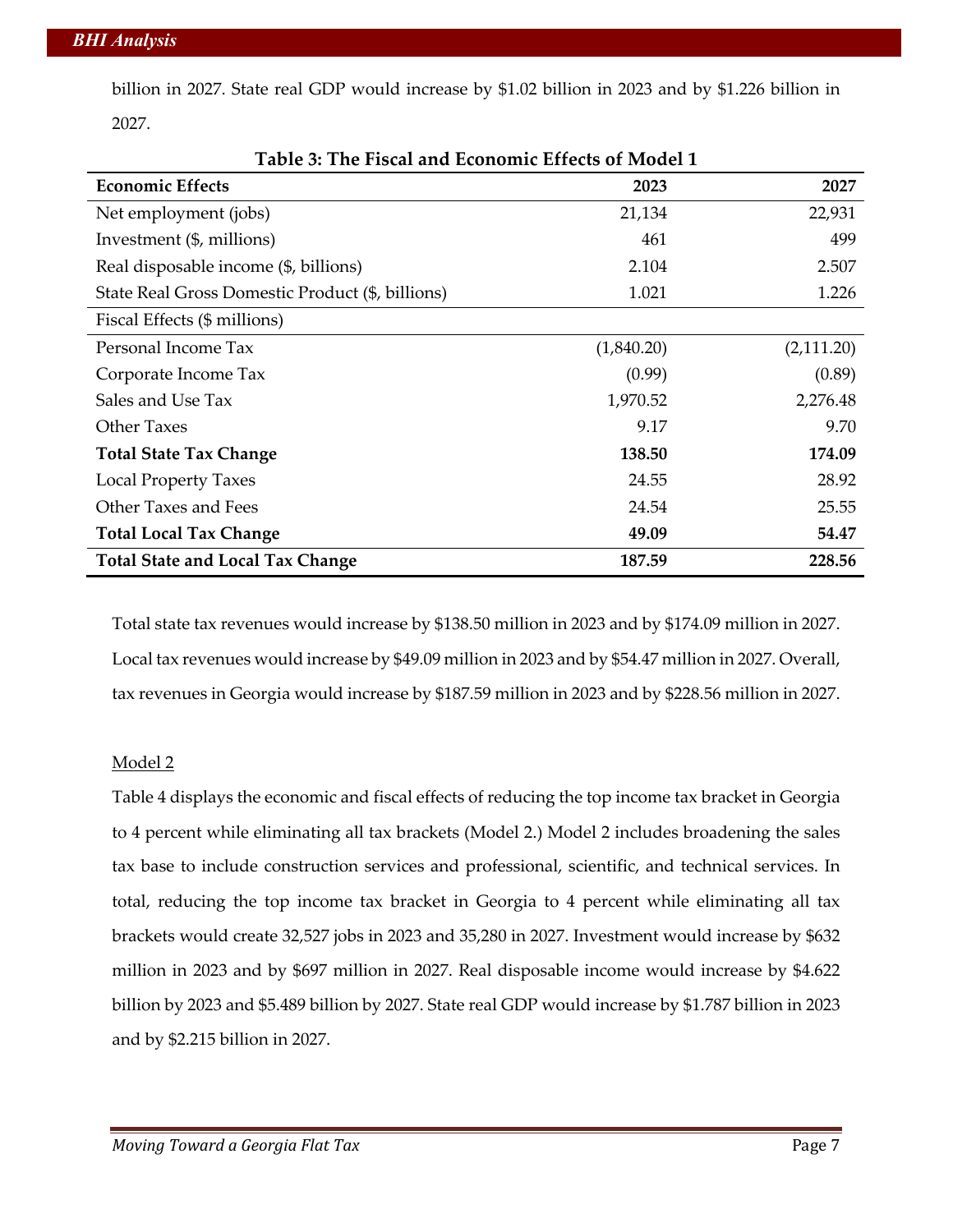| Table 4: The Fiscal and Economic Effects of Model 2 |            |            |  |
|-----------------------------------------------------|------------|------------|--|
| <b>Economic Effects</b>                             | 2023       | 2027       |  |
| Net employment (jobs)                               | 32,527     | 35,280     |  |
| Investment (\$, millions)                           | 632        | 697        |  |
| Real disposable income (\$, billions)               | 4.622      | 5.489      |  |
| State Real Gross Domestic Product (\$, billions)    | 1.787      | 2.215      |  |
| <b>Fiscal Effects</b> (\$ millions)                 |            |            |  |
| Personal Income Tax                                 | (4,424.70) | (5,076.70) |  |
| Corporate Income Tax                                | (4.68)     | (4.83)     |  |
| Sales and Use Tax                                   | 4,453.66   | 5,183.40   |  |
| <b>Other Taxes</b>                                  | 18.45      | 19.53      |  |
| <b>Total State Tax Change</b>                       | 42.73      | 121.40     |  |
| <b>Local Property Taxes</b>                         | 59.61      | 69.98      |  |
| Other Taxes and Fees                                | 38.85      | 40.74      |  |
| <b>Total Local Tax Change</b>                       | 98.46      | 110.72     |  |
| <b>Total State and Local Tax Change</b>             | 141.19     | 232.12     |  |

Total state tax revenues would increase by \$42.73 million in 2023 and by \$121.40 million in 2027. Local tax revenues would increase by \$98.46 million in 2023 and by \$110.72 million in 2027. Overall, tax revenues in Georgia would increase by \$141.19 million in 2023 and by \$232.12 million in 2027.

#### Model 3

Table 5 displays the economic and fiscal effects of reducing the top income tax bracket in Georgia to 3 percent while eliminating all tax brackets (Model 3.) Model 3 includes broadening the sales tax base to include the following sales tax exemptions (see the appendix for a breakdown of fiscal impacts by service):

- Construction;
- Motor Vehicle and Parts Dealers;
- Investment and Financial Advisers;
- Real Estate Services;
- Professional, Scientific and Technical Services;
- Administrative and Support Services;
- Waste Management and Remediation Services;
- Promoters of Events; Agents and Managers;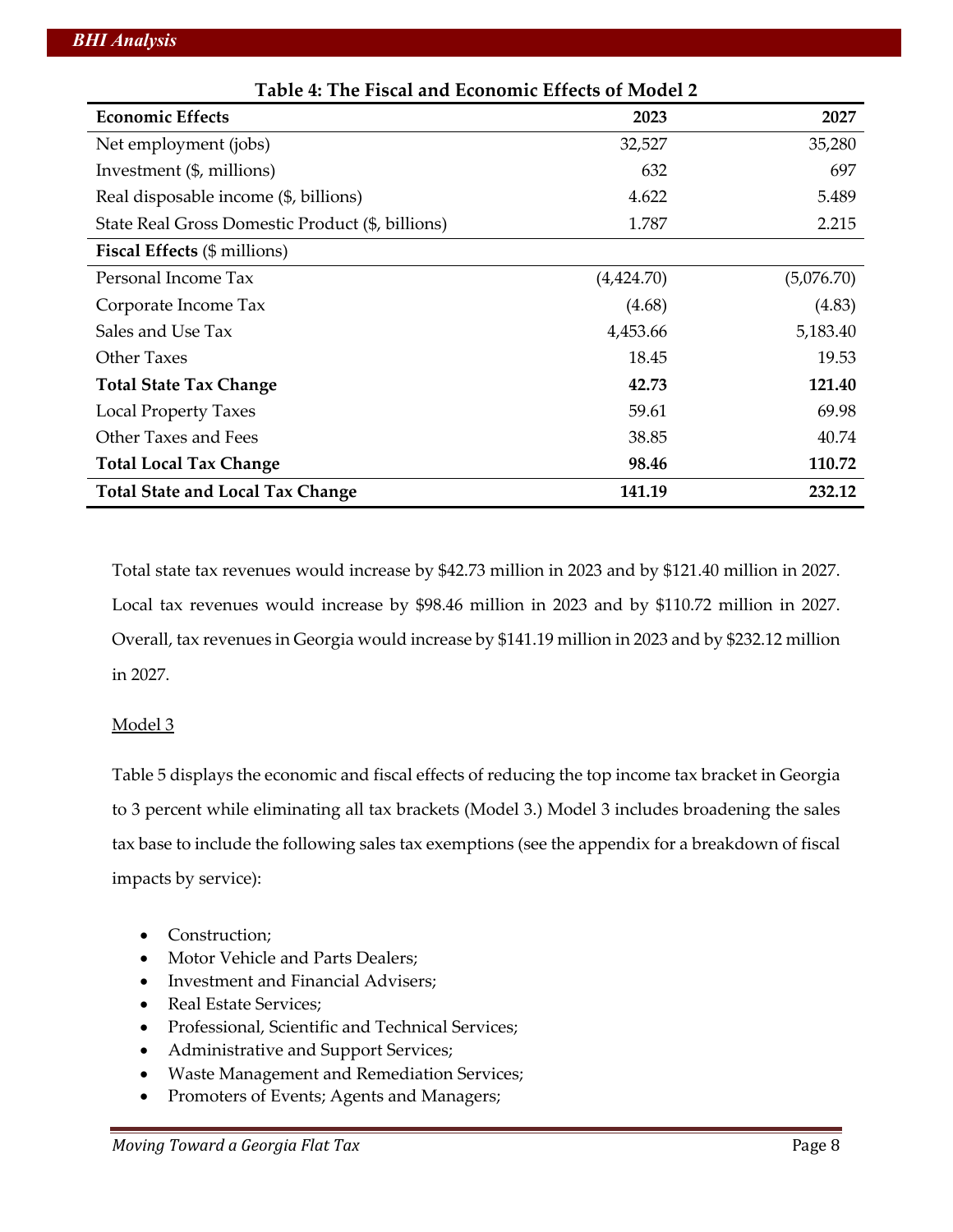- Repair and Maintenance; and
- Personal and Laundry Services.

Net employment would increase by 43,693 jobs in 2023 and 46,867 in 2027. Investment would increase by \$693 million in 2023 and \$754 million in 2027; Real disposable income by \$6.545 billion in 2023 and by \$7.709 billion in 2027. State real GDP would increase by \$1.951 billion in 2023 and by \$2.432 billion in 2027.

| <b>Economic Effects</b>                          | 2023       | 2027       |
|--------------------------------------------------|------------|------------|
| Net employment (jobs)                            | 43,693     | 46,867     |
| Investment (\$, millions)                        | 693        | 754        |
| Real disposable income (\$, billions)            | 6.545      | 7.709      |
| State Real Gross Domestic Product (\$, billions) | 1.951      | 2.432      |
| <b>Fiscal Effects</b> (\$ millions)              |            |            |
| Personal Income Tax                              | (6,689.10) | (7,678.00) |
| Corporate Income Tax                             | (7.94)     | (8.74)     |
| Sales and Use Tax                                | 6,602.80   | 7,719.50   |
| <b>Other Taxes</b>                               | 27.01      | 28.16      |
| <b>Total State Tax Change</b>                    | (68.23)    | 60.92      |
| <b>Local Property Taxes</b>                      | 89.04      | 103.93     |
| Other Taxes and Fees                             | 56.49      | 56.71      |
| <b>Total Local Tax Change</b>                    | 145.53     | 160.64     |
| <b>Total State and Local Tax Change</b>          | 77.30      | 221.56     |

|  | Table 5: The Fiscal and Economic Effects of Model 3 |  |  |  |
|--|-----------------------------------------------------|--|--|--|
|--|-----------------------------------------------------|--|--|--|

Total state tax revenues would decrease by \$68.23 million in 2023 and increase by \$60.92 million in 2027. Local tax revenues would increase by \$145.53 million in 2023 and by \$160.64 million in 2027. Overall, tax revenues in Georgia would increase by \$77.30 million in 2023 and by \$221.56 million in 2027.

#### Model 4

Table 6 displays the economic and fiscal effects of reducing the top income tax rate in Georgia to 5.0 percent in 2023, 4.75 percent in 2024, 4.50 percent in 2025, 4.25 percent in 2026, and 4.0 percent in 2027 (Model 4.) Model 4 eliminates all tax brackets but does not include any revenue offsets. GA-STAMP shows that employment would increase by 21,848 in 2023 and by 34,116 in 2027.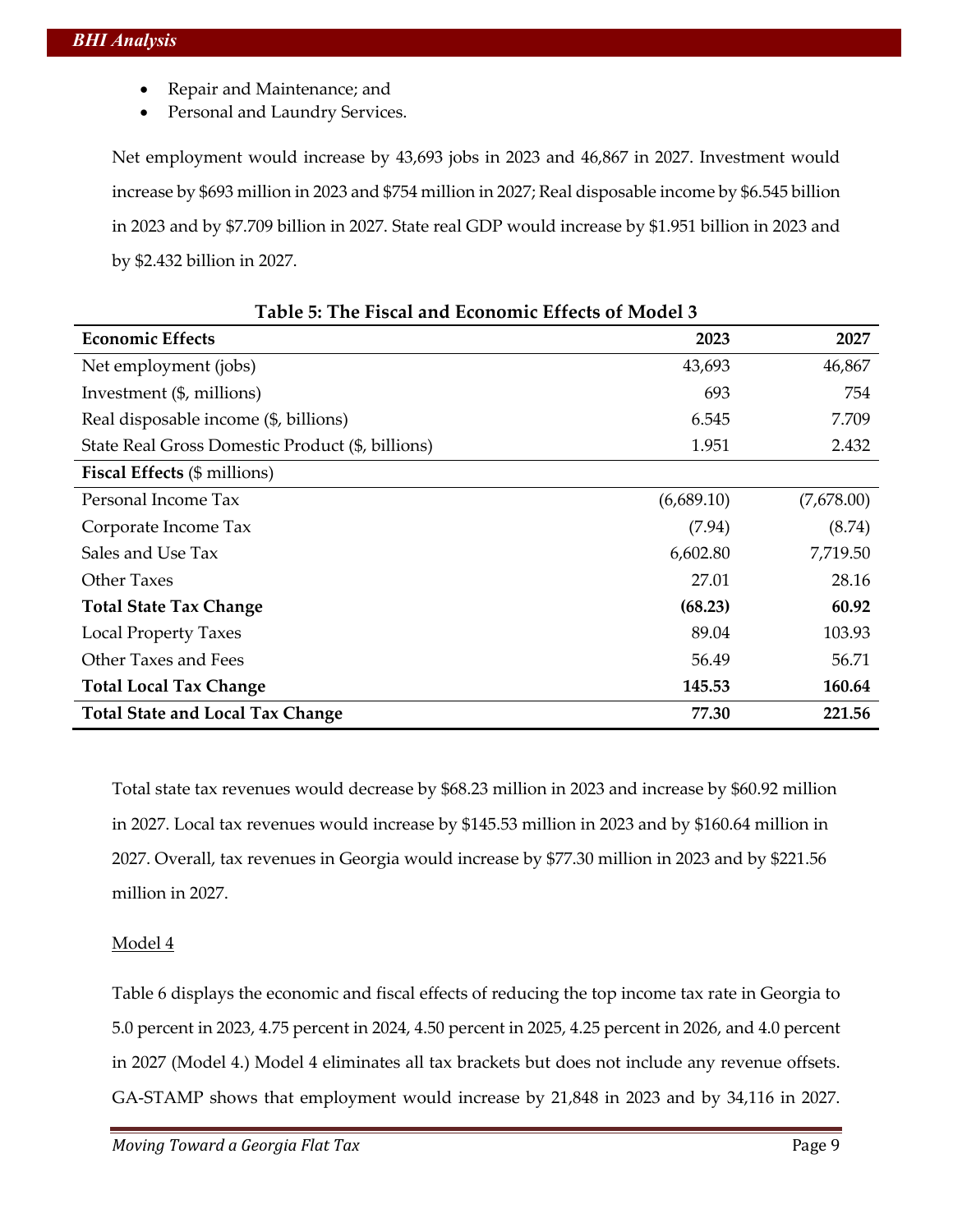Investment would increase by \$488 million by 2023 and by \$709 million in 2027. Real disposable income would increase by \$2.174 billion in 2023 and by \$5.704 billion in 2027. State real GDP would increase by \$1.206 billion in 2023 and by \$2.008 billion in 2027.

| Table 6: The Fiscal and Economic Effects of Model 4 |            |            |             |            |            |
|-----------------------------------------------------|------------|------------|-------------|------------|------------|
| <b>Economic Effects</b>                             | 2023       | 2024       | 2025        | 2026       | 2027       |
| Net employment (jobs)                               | 21,848     | 24,656     | 27,932      | 31,300     | 34,116     |
| Investment (\$, millions)                           | 488        | 552        | 618         | 673        | 709        |
| Real disposable income (\$, billions)               | 2.174      | 2.962      | 3.808       | 4.719      | 5.704      |
| State Real Gross Domestic Product (\$,              | 1.206      | 1.529      | 1.870       | 1.931      | 2.008      |
| billions)                                           |            |            |             |            |            |
| <b>Fiscal Effects</b> (\$ millions)                 |            |            |             |            |            |
| Personal Income Tax                                 | (1,827.60) | (2,520.70) | (3,259.20)  | (4,045.30) | (4,881.30) |
| Corporate Income Tax                                | 1.13       | 1.56       | 2.05        | 2.61       | 3.23       |
| Sales and Use Tax                                   | 29.30      | 38.86      | 48.88       | 59.38      | 70.42      |
| <b>Other Taxes</b>                                  | 11.27      | 14.89      | 18.57       | 22.31      | 26.13      |
| <b>Total State Tax Change</b>                       | (1,785.90) | (2,465.39) | (3, 189.70) | (3,961.00) | (4,781.52) |
| <b>Local Property Taxes</b>                         | 26.51      | 36.66      | 47.64       | 59.52      | 72.40      |
| Other Taxes and Fees                                | 34.12      | 44.83      | 55.74       | 66.89      | 78.33      |
| <b>Total Local Tax Change</b>                       | 60.63      | 81.49      | 103.38      | 126.41     | 150.73     |
| <b>Total State and Local Tax Change</b>             | (1,725.27) | (2,383.90) | (3,086.32)  | (3,834.59) | (4,630.79) |

Total state tax revenues would decrease by \$1.786 billion in 2023 and by \$4.781 billion in 2027. Local tax revenues would increase by \$60.63 million in 2023 and by \$150.73 million in 2027. Overall, tax revenues in Georgia would decrease by \$1.725 billion in 2023 and by \$4.631 billion in 2027.

### **Fiscal Effects & Economic Effects of Revenue Offsets**

The reduction in the top Georgia income tax rate and elimination of tax brackets will come at a revenue cost. However, using its GA-STAMP model, BHI has evaluated various ways in which these revenues losses can be offset. The revenue offsets in this section are separate from the ones used in Models 1 through 3. The appendix contains itemized detail on broadening the sales tax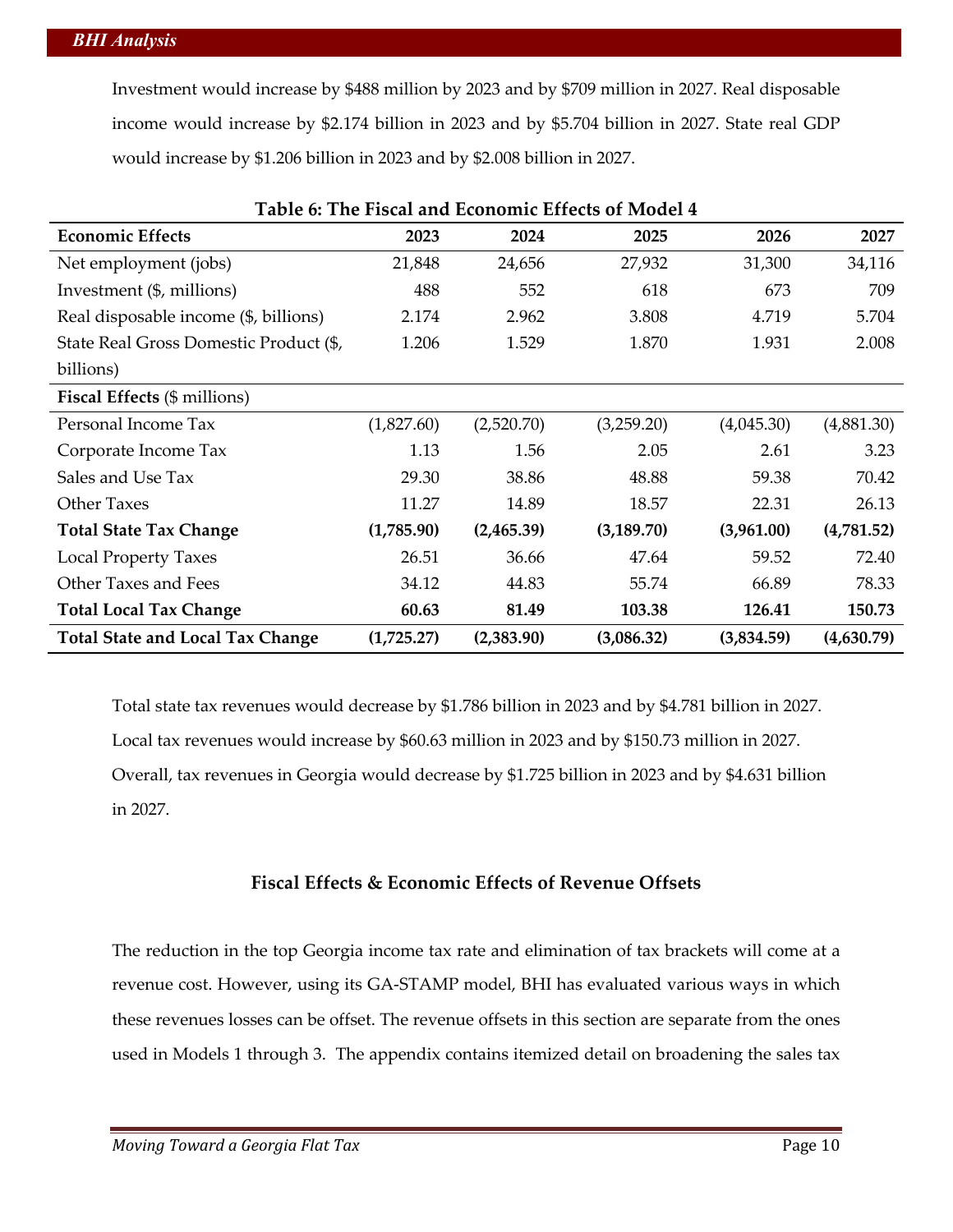base to include the services currently exempt under the state tax code used in Models 1 through 3.

#### Including Groceries in the Sales Tax Base

Table 7 displays the fiscal and economic effects of imposing a 1 percent sales tax on groceries currently exempt from the Georgia sales tax base.

| <b>Economic Effects</b>                          | 2023   | 2027   |
|--------------------------------------------------|--------|--------|
| Net employment (jobs)                            | (798)  | (502)  |
| Investment (\$, millions)                        | (8)    | (8)    |
| Real disposable income (\$, millions)            | (302)  | (336)  |
| State Real Gross Domestic Product (\$, millions) | (198)  | (256)  |
| <b>Fiscal Effects</b> (\$ millions)              |        |        |
| Personal Income Tax                              | (2.10) | (1.80) |
| Corporate Income Tax                             | (.47)  | (.52)  |
| Sales and Use Tax                                | 357.24 | 432.30 |
| Other Taxes                                      | (.98)  | (.92)  |
| <b>Total State Tax Change</b>                    | 353.69 | 429.06 |
| <b>Local Property Taxes</b>                      | (.77)  | (.92)  |
| Other Taxes and Fees                             | (4.17) | (4.01) |
| <b>Total Local Tax Change</b>                    | (4.94) | (4.82) |
| <b>Total State and Local Tax Change</b>          | 348.75 | 424.24 |

|  |  |  | Table 7: The Fiscal and Economic Effects of a 1% Sales Tax on Groceries |
|--|--|--|-------------------------------------------------------------------------|
|--|--|--|-------------------------------------------------------------------------|

Net employment would decrease by 798 in 2023 and by 502 in 2027. Investment would decrease by \$8 million by 2023 and by \$8 million in 2027. Real disposable income would decrease by \$302 million in 2023 and by \$336 million in 2027. State real GDP would decrease by \$198 million in 2023 and by \$256 million in 2027.

Total state tax revenues would increase by \$353.69 million in 2023 and by \$429.06 million in 2027. Local tax revenues would decrease by \$4.94 million in 2023 and by \$4.82 million in 2027. Overall, tax revenues in Georgia would increase by \$348.75 million in 2023 and by \$424.24 million in 2027.

Table 8 displays the fiscal and economic effects of imposing a 2 percent sales tax on groceries currently exempt from the Georgia sales tax base.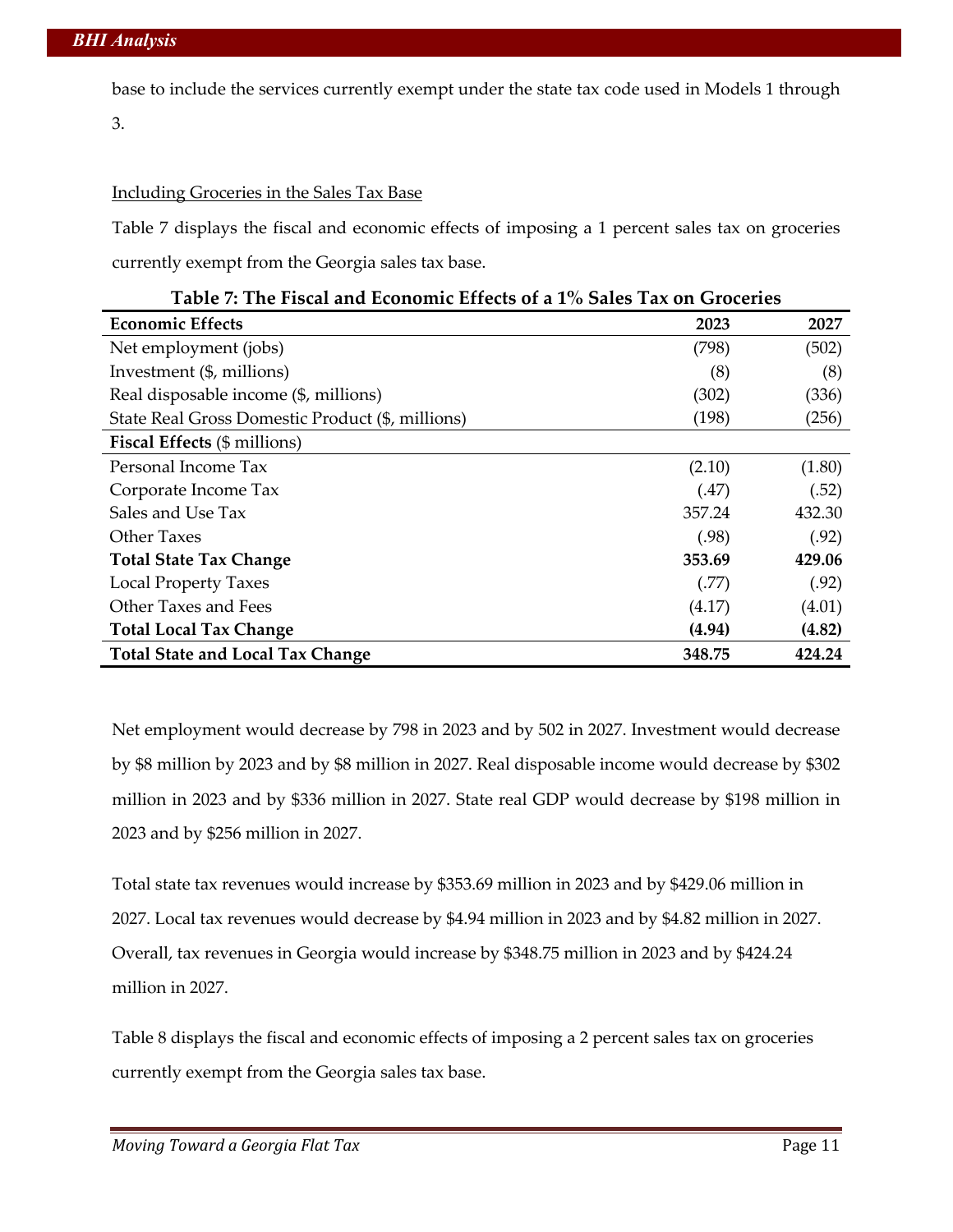| Table 8: The Fiscal and Economic Effects of a 2% Sales Tax on Groceries |         |        |  |  |
|-------------------------------------------------------------------------|---------|--------|--|--|
| <b>Economic Effects</b>                                                 | 2023    | 2027   |  |  |
| Net employment (jobs)                                                   | (1,587) | (997)  |  |  |
| Investment (\$, millions)                                               | (16)    | (17)   |  |  |
| Real disposable income (\$, millions)                                   | (599)   | (625)  |  |  |
| State Real Gross Domestic Product (\$, millions)                        | (265)   | (289)  |  |  |
| <b>Fiscal Effects</b> (\$ millions)                                     |         |        |  |  |
| Personal Income Tax                                                     | (4.20)  | (3.60) |  |  |
| Corporate Income Tax                                                    | (.93)   | (1.04) |  |  |
| Sales and Use Tax                                                       | 710.88  | 860.06 |  |  |
| <b>Other Taxes</b>                                                      | (1.94)  | (1.80) |  |  |
| <b>Total State Tax Change</b>                                           | 703.81  | 853.62 |  |  |
| <b>Local Property Taxes</b>                                             | (1.54)  | (1.60) |  |  |
| Other Taxes and Fees                                                    | (8.28)  | (7.99) |  |  |
| <b>Total Local Tax Change</b>                                           | (9.82)  | (9.59) |  |  |
| <b>Total State and Local Tax Change</b>                                 | 693.99  | 844.03 |  |  |

Net employment would decrease by 1,587 in 2023 and by 997 in 2027. Investment would decrease by \$16 million by 2023 and by \$17 million in 2027. Real disposable income would decrease by \$599 million in 2023 and by \$625 million in 2027. State real GDP would decrease by \$265 million in 2023 and by \$289 million in 2027.

Total state tax revenues would increase by \$703.81 million in 2023 and by \$853.62 million in 2027. Local tax revenues would decrease by \$9.82 million in 2023 and by \$9.59 million in 2027. Overall, tax revenues in Georgia would increase by \$693.99 million in 2023 and by \$844.03 million in 2027.

Table 9 displays the fiscal and economic effects of imposing a 3 percent sales tax on groceries currently exempt from the Georgia sales tax base.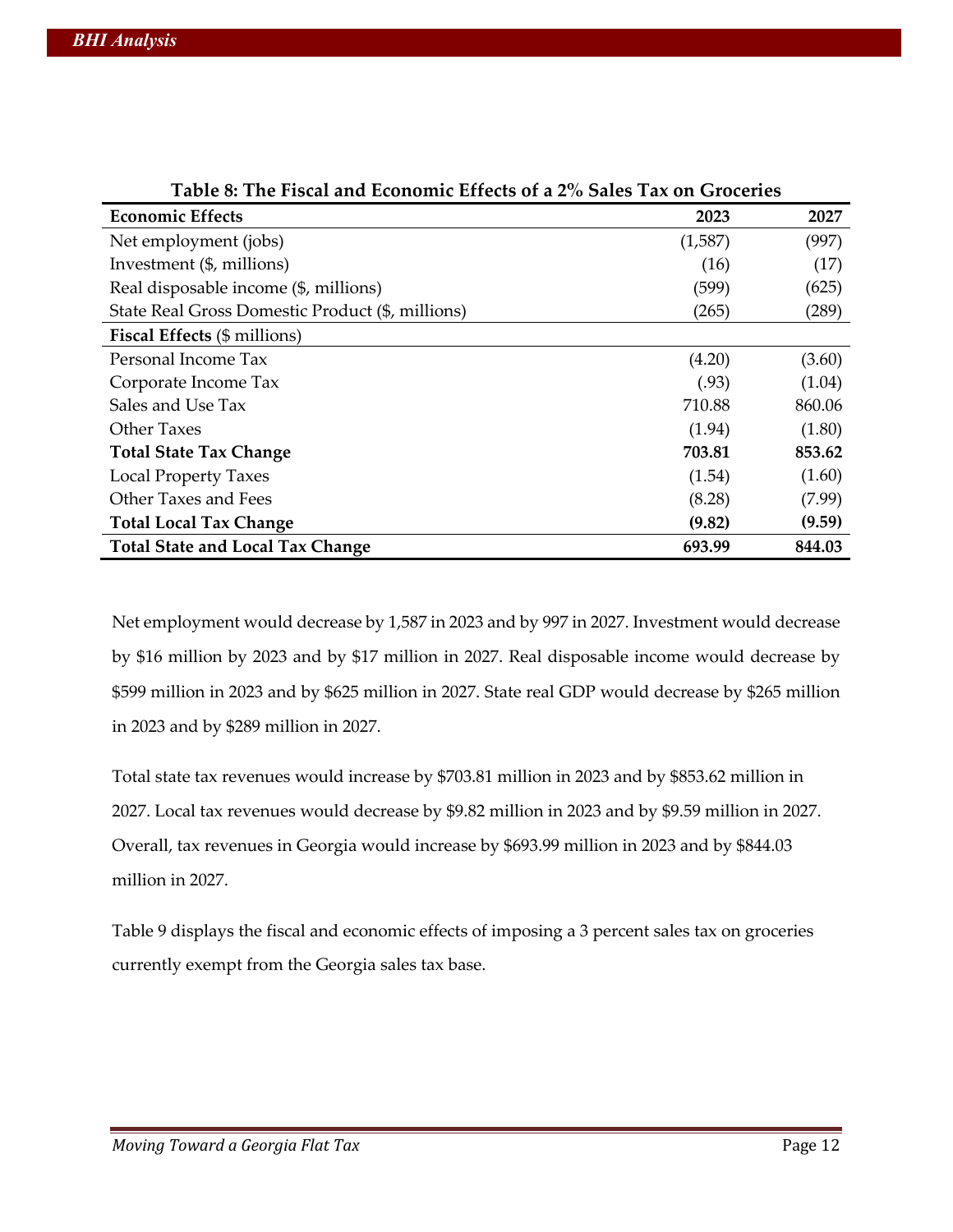| Table 9: The Fiscal and Economic Effects of a 5% Sales Tax on Grocerles |          |          |  |  |
|-------------------------------------------------------------------------|----------|----------|--|--|
| <b>Economic Effects</b>                                                 | 2023     | 2027     |  |  |
| Net employment (jobs)                                                   | (2,367)  | (1,486)  |  |  |
| Investment (\$, millions)                                               | (24)     | (26)     |  |  |
| Real disposable income (\$, millions)                                   | (860)    | (939)    |  |  |
| State Real Gross Domestic Product (\$, millions)                        | (365)    | (372)    |  |  |
| <b>Fiscal Effects</b> (\$ millions)                                     |          |          |  |  |
| Personal Income Tax                                                     | (6.30)   | (5.40)   |  |  |
| Corporate Income Tax                                                    | (1.38)   | (1.55)   |  |  |
| Sales and Use Tax                                                       | 1,061.00 | 1,283.34 |  |  |
| Other Taxes                                                             | (2.90)   | (2.68)   |  |  |
| <b>Total State Tax Change</b>                                           | 1,050.42 | 1,273.71 |  |  |
| <b>Local Property Taxes</b>                                             | (2.29)   | (2.39)   |  |  |
| Other Taxes and Fees                                                    | (12.36)  | (11.90)  |  |  |
| <b>Total Local Tax Change</b>                                           | (14.65)  | (14.29)  |  |  |
| <b>Total State and Local Tax Change</b>                                 | 1,035.77 | 1,259.42 |  |  |

| Table 9: The Fiscal and Economic Effects of a 3% Sales Tax on Groceries |  |  |  |  |
|-------------------------------------------------------------------------|--|--|--|--|
|                                                                         |  |  |  |  |

Net employment would decrease by 2,367 in 2023 and by 1,486 in 2027. Investment would decrease by \$24 million by 2023 and by \$26 million in 2027. Real disposable income would decrease by \$860 million in 2023 and by \$939 million in 2027. State real GDP would decrease by \$365 million in 2023 and by \$372 million in 2027.

Total state tax revenues would increase by \$1.050 billion in 2023 and by \$1.274 billion in 2027. Local tax revenues would decrease by \$14.65 million in 2023 and by \$14.29 million in 2027. Overall, tax revenues in Georgia would increase by \$1.036 billion in 2023 and by \$1.259 billion in 2027.

Table 10 displays the fiscal and economic effects of imposing a 4 percent sales tax on groceries currently exempt from the Georgia sales tax base.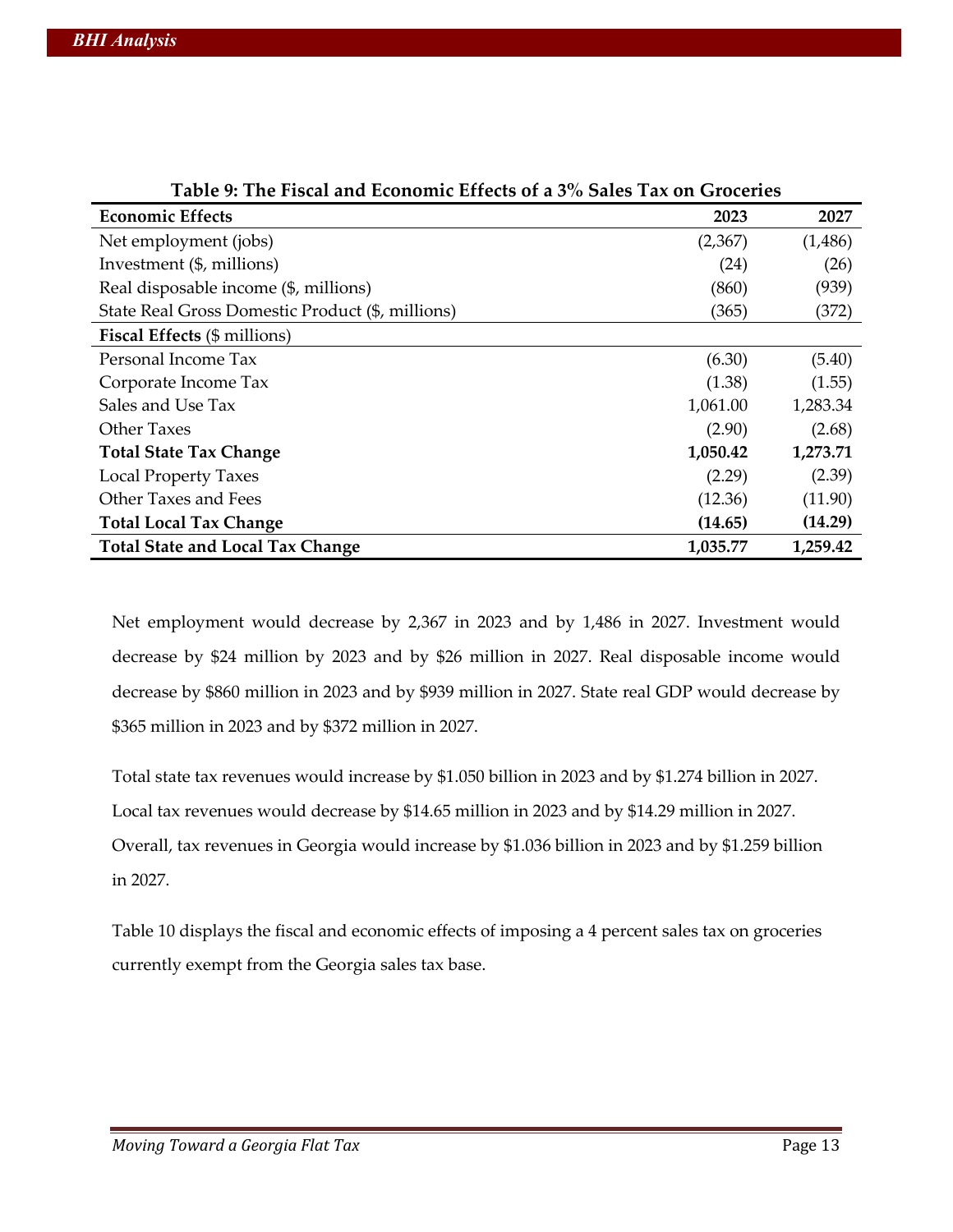| Table IV: The Fiscal and Economic Effects of a 4% Sales Tax on Groceries |          |          |  |  |
|--------------------------------------------------------------------------|----------|----------|--|--|
| <b>Economic Effects</b>                                                  | 2023     | 2027     |  |  |
| Net employment (jobs)                                                    | (3, 140) | (1,969)  |  |  |
| Investment (\$, millions)                                                | (32)     | (35)     |  |  |
| Real disposable income (\$, millions)                                    | (1,106)  | (1,310)  |  |  |
| State Real Gross Domestic Product (\$, millions)                         | (502)    | (578)    |  |  |
| <b>Fiscal Effects</b> (\$ millions)                                      |          |          |  |  |
| Personal Income Tax                                                      | (8.40)   | (7.20)   |  |  |
| Corporate Income Tax                                                     | (1.83)   | (2.06)   |  |  |
| Sales and Use Tax                                                        | 1,407.64 | 1,702.16 |  |  |
| Other Taxes                                                              | (3.85)   | (3.56)   |  |  |
| <b>Total State Tax Change</b>                                            | 1,393.56 | 1,689.34 |  |  |
| <b>Local Property Taxes</b>                                              | (3.04)   | (3.17)   |  |  |
| Other Taxes and Fees                                                     | (16.39)  | (15.79)  |  |  |
| <b>Total Local Tax Change</b>                                            | (19.43)  | (18.96)  |  |  |
| <b>Total State and Local Tax Change</b>                                  | 1,374.13 | 1,670.38 |  |  |

|  | Table 10: The Fiscal and Economic Effects of a 4% Sales Tax on Groceries |  |  |  |  |  |
|--|--------------------------------------------------------------------------|--|--|--|--|--|
|  |                                                                          |  |  |  |  |  |

Net employment would decrease by 3,140 in 2023 and by 1,969 in 2027. Investment would decrease by \$32 million by 2023 and by \$35 million in 2027. Real disposable income would decrease by \$1.106 billion in 2023 and by \$1.310 billion in 2027. State real GDP would decrease by \$502 million in 2023 and by \$578 million in 2027.

Total state tax revenues would increase by \$1.394 billion in 2023 and by \$1.689 billion in 2027. Local tax revenues would decrease by \$19.43 million in 2023 and by \$18.96 million in 2027. Overall, tax revenues in Georgia would increase by \$1.374 billion in 2023 and by \$1.670 billion in 2027.

#### Capping the Film Tax Credit

Table 11 displays the fiscal and economic effects of capping the Film Tax Credit. We set caps for the Film Tax Credit at \$400 million in 2023, \$300 million in 2024, \$200 million in 2025, \$100 million in 2026, while eliminating the Credit entirely in 2027. Net employment would decrease by 312 in 2023 and by 989 in 2027. Investment would decrease by \$56 million by 2023 and by \$182 million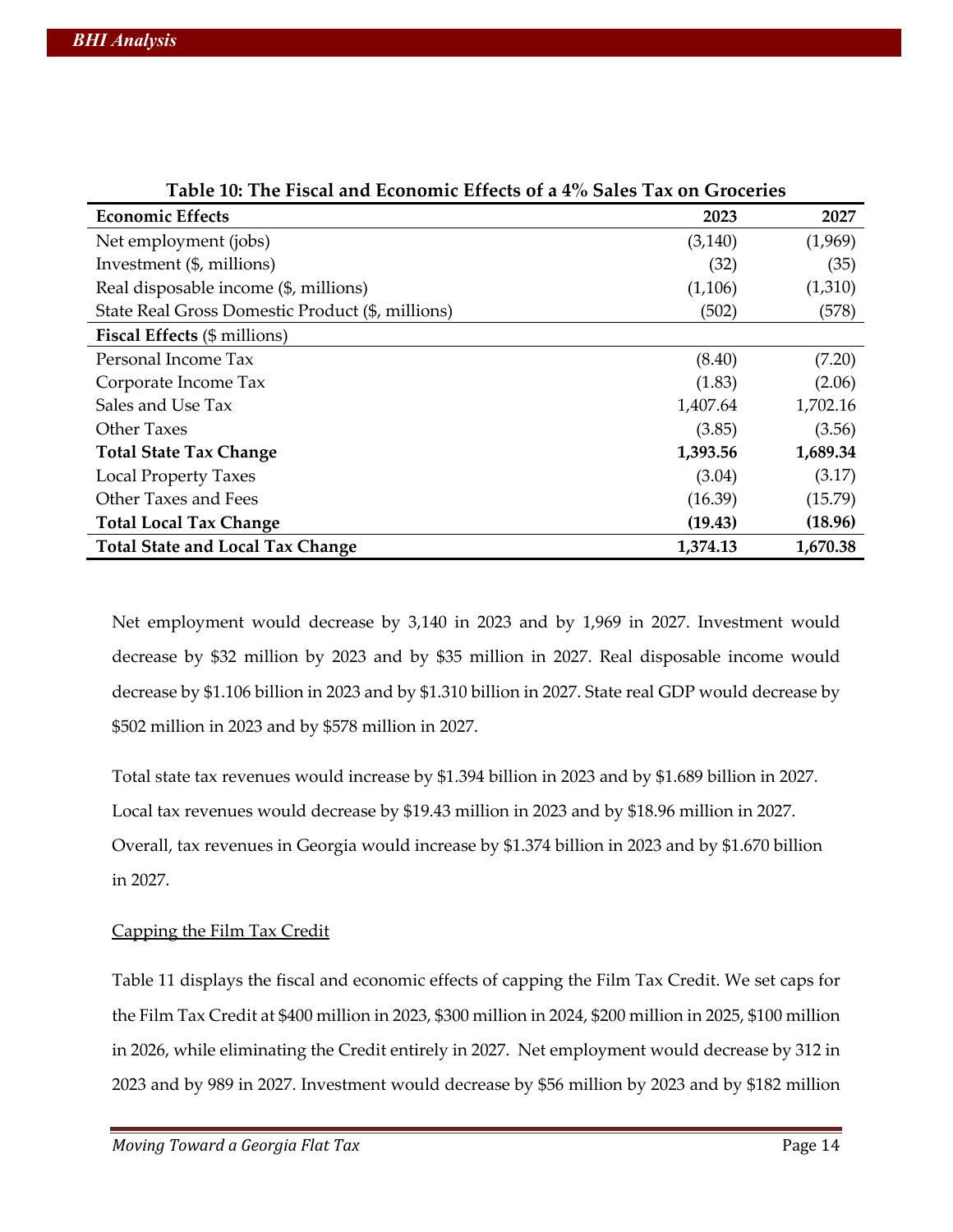in 2027. Real disposable income would decrease by \$19 million in 2023 and by \$71 million in 2027. State real GDP would decrease by \$109 million in 2023 and by \$370 million in 2027.

| Table 11: The Fiscal and Economic Effects of Capping the Film Tax Credit |        |         |         |         |         |
|--------------------------------------------------------------------------|--------|---------|---------|---------|---------|
| <b>Economic Effects</b>                                                  | 2023   | 2024    | 2025    | 2026    | 2027    |
| Net employment (jobs)                                                    | (312)  | (502)   | (670)   | (832)   | (989)   |
| Investment (\$, millions)                                                | (56)   | (89)    | (121)   | (152)   | (182)   |
| Real disposable income (\$, millions)                                    | (19)   | (31)    | (44)    | (57)    | (71)    |
| State Real Gross Domestic Product (\$,                                   | (109)  | (175)   | (240)   | (305)   | (370)   |
| millions)                                                                |        |         |         |         |         |
| <b>Fiscal Effects</b> (\$ millions)                                      |        |         |         |         |         |
| Personal Income Tax                                                      | 140.10 | 229.70  | 321.00  | 414.10  | 509.30  |
| Corporate Income Tax                                                     | 80.00  | 131.08  | 183.14  | 236.17  | 290.29  |
| Sales and Use Tax                                                        | (2.98) | (4.76)  | (6.54)  | (8.32)  | (10.08) |
| <b>Other Taxes</b>                                                       | (1.04) | (1.62)  | (2.20)  | (2.73)  | (3.26)  |
| <b>Total State Tax Change</b>                                            | 216.08 | 354.40  | 495.40  | 639.22  | 786.25  |
| <b>Local Property Taxes</b>                                              | (2.16) | (3.53)  | (4.93)  | (6.37)  | (7.85)  |
| Other Taxes and Fees                                                     | (6.28) | (10.03) | (13.73) | (17.37) | (20.96) |
| <b>Total Local Tax Change</b>                                            | (8.44) | (13.56) | (18.66) | (23.74) | (28.81) |
| <b>Total State and Local Tax Change</b>                                  | 207.64 | 340.84  | 476.74  | 615.48  | 757.44  |

Total state tax revenues would increase by \$216.08 million in 2023 and by \$786.25 million in 2027. Local tax revenues would decrease by \$8.44 million in 2023 and by \$28.81 million in 2027. Overall, tax revenues in Georgia would increase by \$207.64 million in 2023 and by \$757.44 million in 2027.

#### Reducing the Film Tax Credit

Table 12 displays the fiscal and economic effects of reducing the Film Tax Credit by 50 percent. Net employment would decrease by 431 in 2023 and by 542 in 2027. Investment would decrease by \$77 million by 2023 and by \$98 million in 2027. Real disposable income would decrease by \$29 million in 2023 and by \$39 million in 2027. State real GDP would decrease by \$162 million in 2023 and by \$186 million in 2027.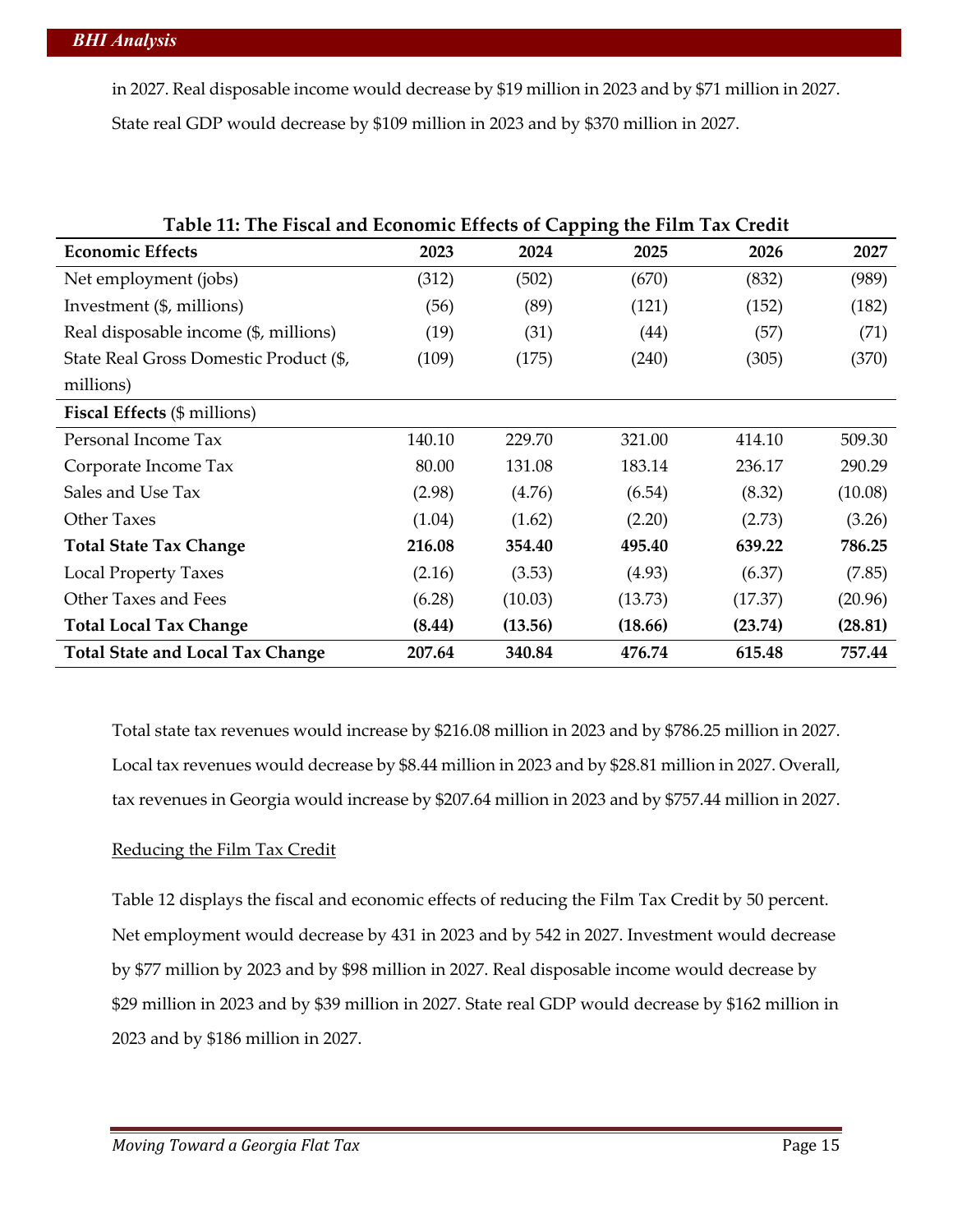| Table 12: The Fiscal and Economic Effects of Reducing the Film Tax Credit by 50% |         |         |  |  |
|----------------------------------------------------------------------------------|---------|---------|--|--|
| <b>Economic Effects</b>                                                          | 2023    | 2027    |  |  |
| Net employment (jobs)                                                            | (431)   | (542)   |  |  |
| Investment (\$, millions)                                                        | (77)    | (98)    |  |  |
| Real disposable income (\$, millions)                                            | (29)    | (39)    |  |  |
| State Real Gross Domestic Product (\$, millions)                                 | (162)   | (186)   |  |  |
| Fiscal Effects (\$ millions)                                                     |         |         |  |  |
| Personal Income Tax                                                              | 197.30  | 254.70  |  |  |
| Corporate Income Tax                                                             | 112.62  | 145.31  |  |  |
| Sales and Use Tax                                                                | (4.20)  | (4.96)  |  |  |
| Other Taxes                                                                      | (1.45)  | (1.62)  |  |  |
| <b>Total State Tax Change</b>                                                    | 304.27  | 393.43  |  |  |
| <b>Local Property Taxes</b>                                                      | (3.04)  | (3.91)  |  |  |
| Other Taxes and Fees                                                             | (8.83)  | (10.42) |  |  |
| <b>Total Local Tax Change</b>                                                    | (11.87) | (14.33) |  |  |
| <b>Total State and Local Tax Change</b>                                          | 292.40  | 379.10  |  |  |

Total state tax revenues would increase by \$304.27 million in 2023 and by \$393.43 million in 2027. Local tax revenues would decrease by \$11.87 million in 2023 and by \$14.33 million in 2027. Overall, tax revenues in Georgia would increase by \$292.40 million in 2023 and by \$379.10 million in 2027.

#### Increasing the Sales Tax Rate

Table 13 displays the fiscal and economic effects of increasing the sales tax rate to 5 percent. Net employment would decrease by 8,849 in 2023 and by 5,740 in 2027. Investment would decrease by \$131 million by 2023 and by \$130 million in 2027. Real disposable income would decrease by \$1.387 billion in 2023 and by \$1.351 billion in 2027. State real GDP would decrease by \$485 million in 2023 and by \$372 million in 2027.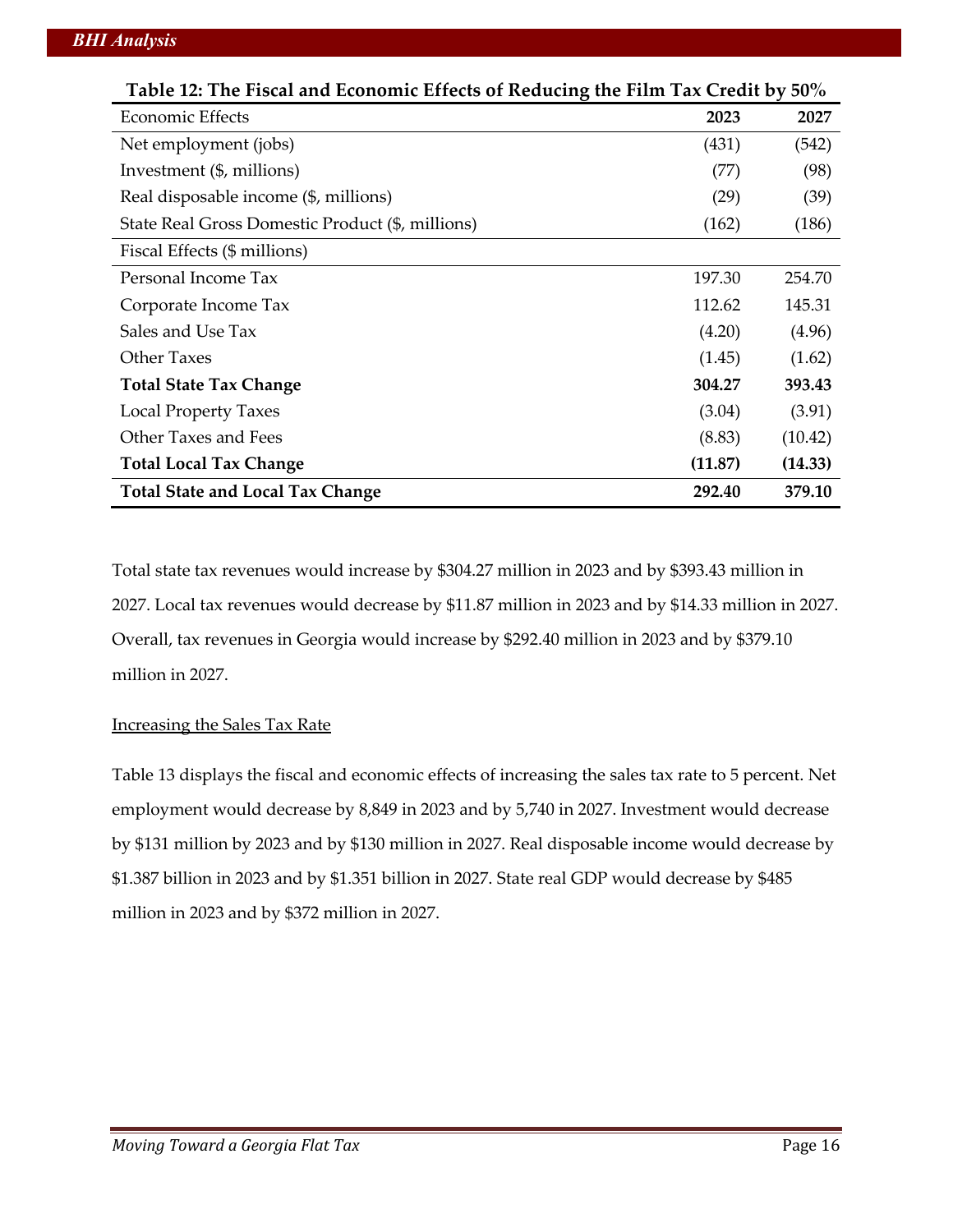| Table 13: The Fiscal and Economic Effects of Increasing the Sales Tax Rate to 5% |          |          |  |  |
|----------------------------------------------------------------------------------|----------|----------|--|--|
| Economic Effects                                                                 | 2023     | 2027     |  |  |
| Net employment (jobs)                                                            | (8, 849) | (5,740)  |  |  |
| Investment (\$, millions)                                                        | (131)    | (130)    |  |  |
| Real disposable income (\$, billions)                                            | (1.387)  | (1.351)  |  |  |
| State Real Gross Domestic Product (\$, millions)                                 | (485)    | (372)    |  |  |
| Fiscal Effects (\$ millions)                                                     |          |          |  |  |
| Personal Income Tax                                                              | (40.00)  | (40.60)  |  |  |
| Corporate Income Tax                                                             | (6.32)   | (7.01)   |  |  |
| Sales and Use Tax                                                                | 1,638.81 | 1,804.68 |  |  |
| Other Taxes                                                                      | (9.71)   | (8.54)   |  |  |
| <b>Total State Tax Change</b>                                                    | 1,582.78 | 1,748.53 |  |  |
| <b>Local Property Taxes</b>                                                      | (9.88)   | (10.20)  |  |  |
| Other Taxes and Fees                                                             | (40.04)  | (37.49)  |  |  |
| <b>Total Local Tax Change</b>                                                    | (49.92)  | (47.69)  |  |  |
| <b>Total State and Local Tax Change</b>                                          | 1,532.86 | 1,700.84 |  |  |

Total state tax revenues would increase by \$1.583 billion in 2023 and by \$1.749 billion in 2027. Local tax revenues would decrease by \$49.92 million in 2023 and by \$47.69 million in 2027. Overall, tax revenues in Georgia would increase by \$1.533 billion in 2023 and by \$1.701 billion in 2027.

### **Conclusion**

Tax policies matter significantly to a state's ability to provide an environment conducive to economic growth.<sup>6</sup>

Georgia's top income tax rate of 5.75 percent applies to all income over \$7,000 for single filers and \$10,000 for married couples. As a result, most Georgia taxpayers fall under the top rate (even with the standard deduction and personal exemption.) Therefore, Georgia's individual income tax already functions similarly to a flat tax. The benefits of removing all tax rates and reducing the top rate would be widespread across most income groups.

<sup>6</sup> Pavel A. Yakovlev, *State Economic Prosperity and Taxation*, Working Paper 14-19, Mercatus Center, George Mason University, (July 2014), http://mercatus.org/sites/default/files/Yakovlev-State-Economic-Prosperity.pdf.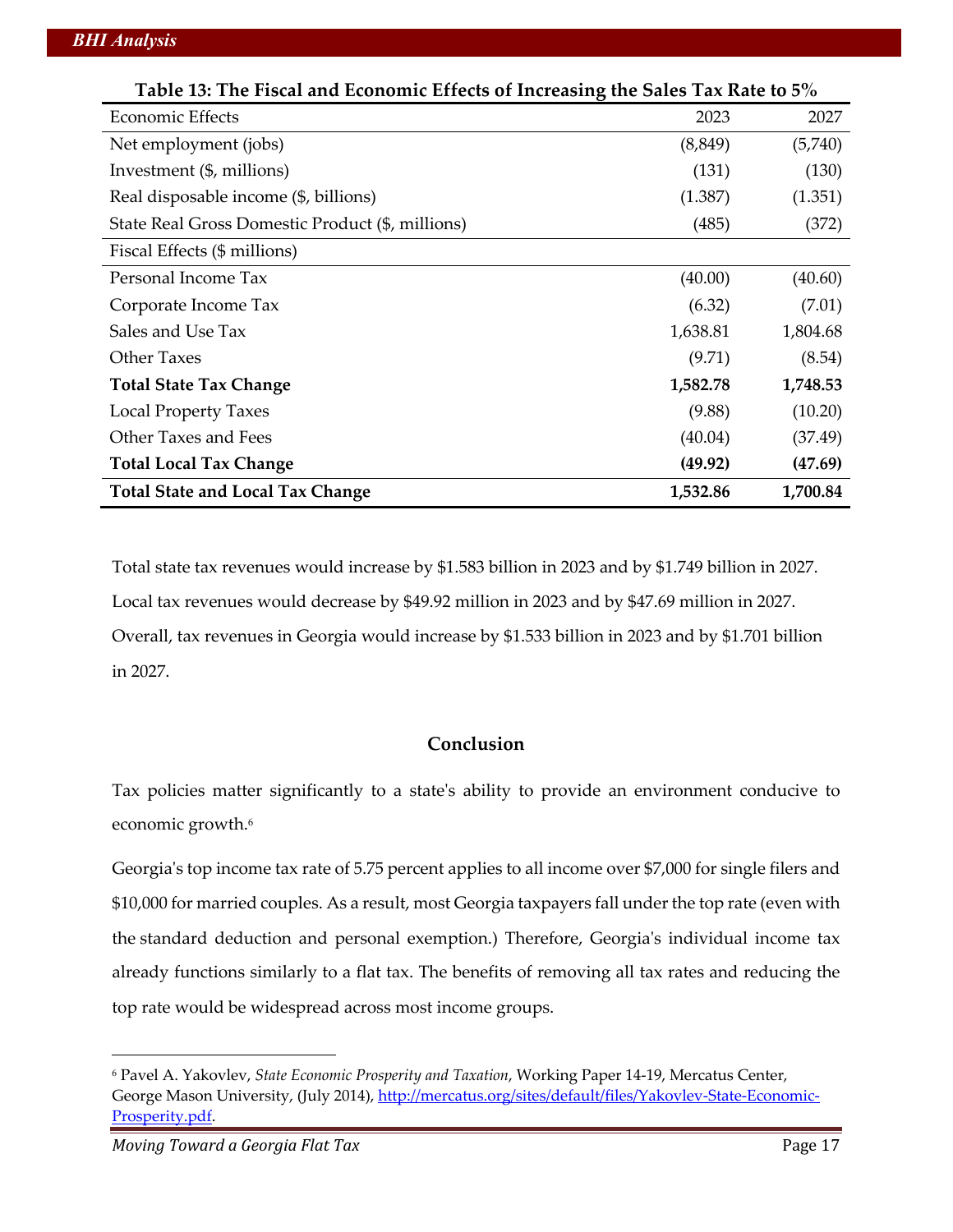Any concerns about the regressivity of the income tax can be diminished by either increasing the standard deduction and personal exemption or the creation of an income tax credit. However, it is important to note that an increase in the standard deduction or personal exemption would mean less money for the state treasury. An income tax credit could be designed to better target lower-income groups who would be subject to a higher tax rate because of eliminating marginal income tax brackets.

While the reduction of Georgia's top income tax will result in a revenue loss, that loss could be reduced by broadening the sales tax base, increasing the sales tax rate, or eliminating/reducing the Film Tax Credit. Furthermore, this analysis shows that these potential offsets are trivial when you compare their economic consequences to the economic benefits of reducing the state income tax.

Reducing the top income tax rate would make Georgia more competitive with other states while providing job creation and growth. By doing so, the policy would boost jobs, investment, incomes, and local tax revenues. The policy would provide a net positive impact on the Georgia economy.

### **Appendix**

To identify the economic effects of the tax changes and understand how they operate through a state's economy, BHI utilized its STAMP (State Tax Analysis Modeling Program) model. STAMP is a five-year dynamic CGE (computable general equilibrium) model that has been programmed to simulate changes in taxes, costs (general and sector-specific), and other economic inputs. As such, it provides a mathematical description of the economic relationships among producers, households, governments, and the rest of the world.<sup>7</sup>

<sup>7</sup> For a clear introduction to CGE tax models, see John B. Shoven and John Whalley, "Applied General-Equilibrium Models of Taxation and International Trade: An Introduction and Survey," *Journal of Economic Literature* 22 (September 1984): 1008. Shoven and Whalley have also written a useful book on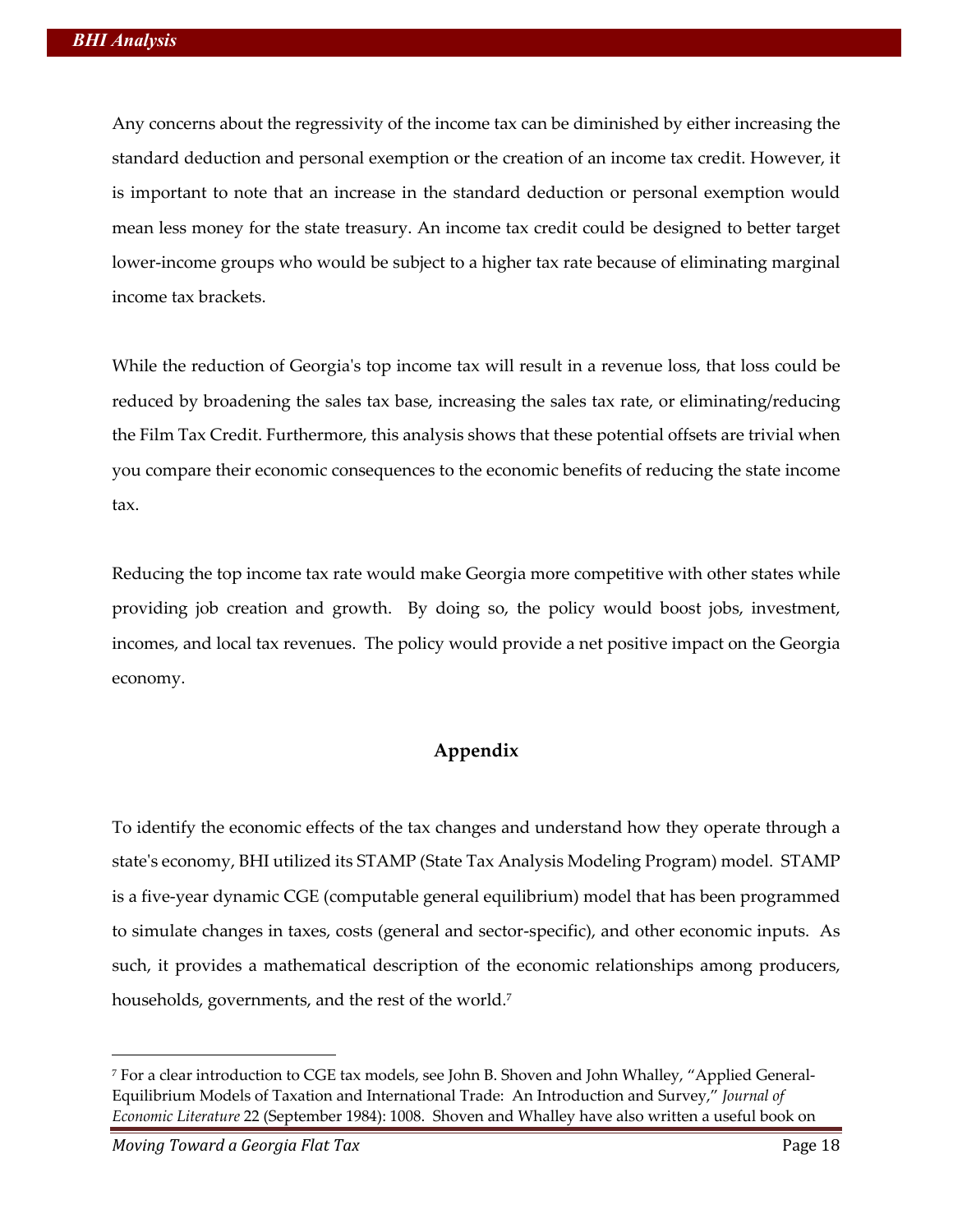A CGE tax model is a computerized method of accounting for the economic effects of tax policy changes. The model is specified in terms of supply and demand for each economic variable included in the model, where the quantity supplied or demanded of each variable depends on the price of each variable. Tax policy changes are shown to affect economic activity through their effects on the prices of outputs and of the factors of production (principally, labor and capital) that enter those outputs.

A CGE model is in "equilibrium" in the sense that supply is assumed to equal demand for the individual markets in the model. For this to be true, prices are allowed to adjust within the model (i.e., they are "endogenous"). For instance, if the demand for labor rises while the supply remains unchanged, then the wage rate must rise to bring the labor market into equilibrium. A CGE model quantifies this effect.

Finally, a CGE model is numerically specified ("computable"), which is to say it incorporates parameters that are believed to be descriptive of the actual relationships between quantities and prices. It produces estimates of changes in quantities (such as employment, the capital stock, gross state product, and personal consumption expenditures) that result from changes in prices (such as the price of labor or the cost of capital) that result from changes in tax policy (such as the substitution of an income tax for a sales tax).

Because it consists of many interrelated equations, a CGE model ordinarily requires the application of a nonlinear computational algorithm, typically some variation on Newton's method. STAMP requires and utilizes the development and use of a sophisticated computer program for the solution of its equations.

BHI used the Revised Fiscal Note House Bill (L.C. 43 1978) as a reference to model the fiscal and economic effects of various services exempt from the sales tax.<sup>8</sup> Table A-1 lists the services

the practice of CGE modeling entitled *Applying General Equilibrium* (Cambridge: Cambridge University Press, 1992). See also Roberta Piermartini and Robert The *Demystifying Modeling Methods for Trade Policy*  (Geneva, Switzerland: World Trade Organization, 2005)

http://www.wto.org/english/res\_e/booksp\_e/discussion\_papers10\_e.pdf (accessed October 1, 2021). <sup>8</sup> Governor's Office of Planning and Budget, 2021 - 2022 Regular Session Fiscal Notes, LC 43 1978, https://opb.georgia.gov/budget-information/fiscal-notes/2021-2022-regular-session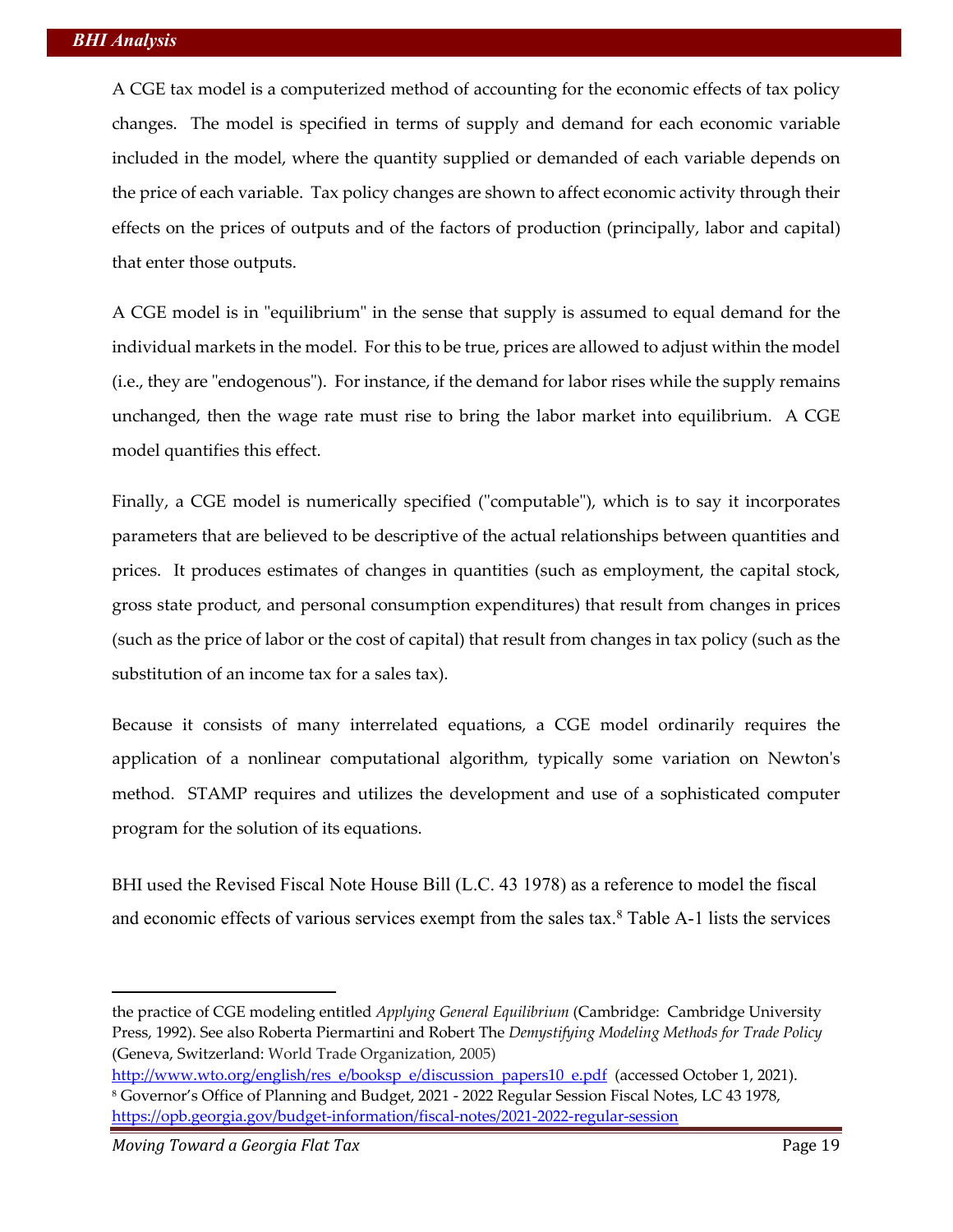used in models 1 through 3 and their North American Industry Classification System (NAICS) codes.

| Sales Tax Exemption (\$, millions)    | <b>NAICS Code</b> |
|---------------------------------------|-------------------|
| Construction                          | 23                |
| Motor Vehicle & Parts Dealers         | 441               |
| Investment & Financial Advisers       | 52392-99          |
| Real Estate                           | 5312-13           |
| Professional, Scientific, & Technical | 54                |
| Administrative & Support              | 561               |
| Waste Management & Remediation        | 562               |
| Promoters; Agents & Managers          | 7113-14           |
| Repair & Maintenance                  | 811               |
| Personal & Laundry                    | 812               |

## **Table A-1: NAICS Codes of Exempted Services Used in Models 1-3**

We use the services exempted from the current Georgia sales tax base to offset the revenue losses from reducing the top income tax rate. For example, Model 1 (shown in Table 3) broadens the sales tax base to include construction services. Model 2 (shown in Table 4) includes both construction services and professional, scientific, and technical services. Finally, Model 3 (shown in Table 5) includes all services from the industries listed above.

Table A-2 displays the itemized dynamic (total state and local tax change) fiscal impacts of broadening the sales tax base by each service. For example, GA-STAMP estimates that professional, scientific, and technical services will increase overall state and local tax revenues by \$2.355 billion in 2023 and by \$2.782 billion in 2027. In total, we estimate that all services in Table A-3 would increase overall state and local revenues in Georgia by \$6.294 billion in 2023 and by \$7.413 billion in 2027.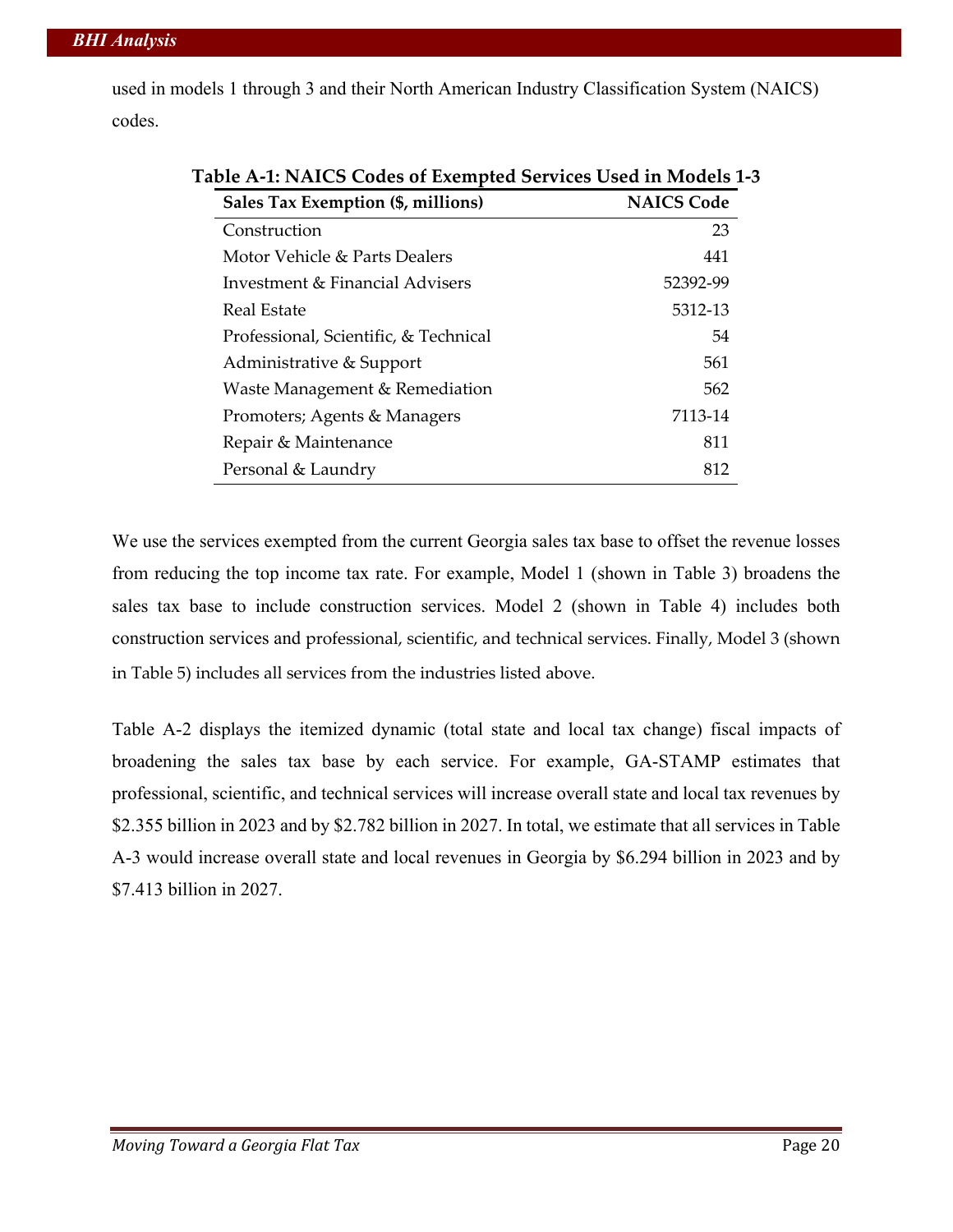| Exempled Services (Total State & Local Revenue Change) |          |          |  |  |  |
|--------------------------------------------------------|----------|----------|--|--|--|
| Sales Tax Exemption (\$, millions)                     | 2023     | 2027     |  |  |  |
| Construction                                           | 1,910.53 | 2,221.49 |  |  |  |
| Motor Vehicle & Parts Dealers                          | 107.49   | 128.55   |  |  |  |
| Investment & Financial Advisers                        | 421.57   | 502.74   |  |  |  |
| Real Estate                                            | 289.58   | 338.07   |  |  |  |
| Professional, Scientific, & Technical                  | 2,355.22 | 2,782.17 |  |  |  |
| Administrative & Support                               | 817.68   | 974.51   |  |  |  |
| Waste Management & Remediation                         | 143.75   | 167.99   |  |  |  |
| Promoters; Agents & Managers                           | 10.41    | 16.38    |  |  |  |
| Repair & Maintenance                                   | 105.44   | 120.83   |  |  |  |
| Personal & Laundry                                     | 132.04   | 160.15   |  |  |  |
| <b>Total State and Local Tax Change</b>                | 6,293.71 | 7,412.88 |  |  |  |

| Table A-2: The Dynamic Fiscal Impacts of Broadening the Sales Tax Base by |  |
|---------------------------------------------------------------------------|--|
| <b>Exempted Services (Total State &amp; Local Revenue Change)</b>         |  |

Table A-3 displays the itemized impact on net employment from broadening the sales tax base by each service. For example, GA-STAMP estimates that professional, scientific, and technical services will decrease employment by 2,963 in 2023 and by 1,306 in 2027. In total, we estimate that all services in Table A-3 would decrease net employment by 9,589 in 2023 and by 5,254 in 2027.

| <b>Sales Tax Exemption (jobs)</b>     | 2023     | 2027     |
|---------------------------------------|----------|----------|
| Construction                          | (1,694)  | (524)    |
| Motor Vehicle & Parts Dealers         | (130)    | (101)    |
| Investment & Financial Advisers       | (1,391)  | (1, 141) |
| Real Estate                           | (986)    | (752)    |
| Professional, Scientific, & Technical | (2,963)  | (1,306)  |
| Administrative & Support              | (1, 444) | (783)    |
| Waste Management & Remediation        | (421)    | (314)    |
| Promoters; Agents & Managers          | (44)     | (39)     |
| Repair & Maintenance                  | (257)    | (160)    |
| Personal & Laundry                    | (259)    | (134)    |
| <b>Total Employment Loss</b>          | (9,589)  | (5,254)  |

**Table A-3: The Impact on Employment of Broadening the Sales Tax Base by Exempted Services**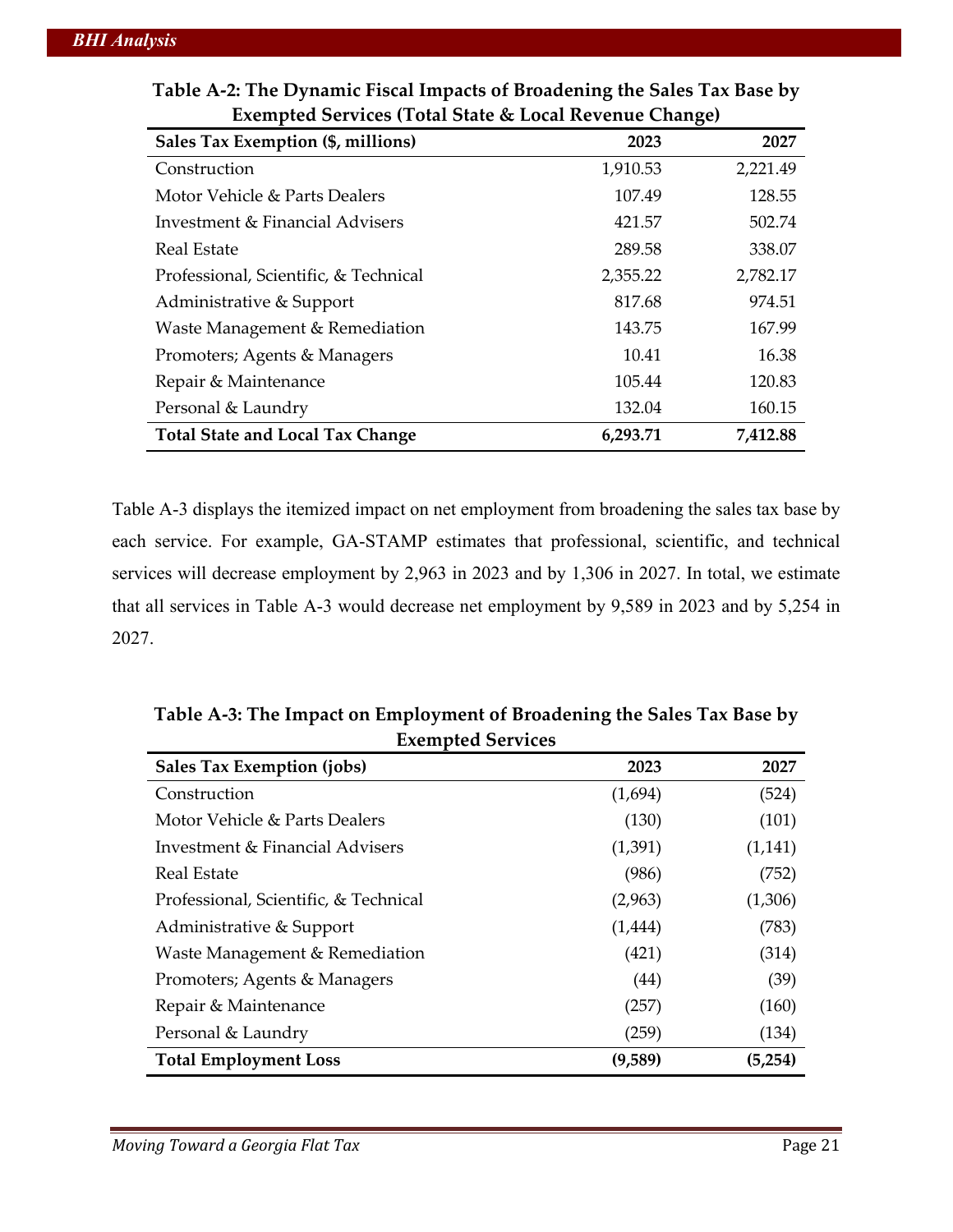## **About the Authors**

- **William F. Burke**, BSBA, Suffolk University, is the director of research at BHI. He manages the Institute's research projects, including the State Tax Analysis Modeling Program (STAMP) model, and conducts research for other projects at BHI. He has coauthored research papers on state and national tax policy, state labor policy and annually produces the Institute's state revenue forecasts for Massachusetts and presents them to the state legislature. He also serves as the designee for the Massachusetts House Minority Leader on the Massachusetts State Tax Expenditure Review Commission.
- **David G. Tuerck**, Ph.D., University of Virginia, is president of the Institute and professor emeritus of economics at Suffolk University in Boston. He has published widely on economic policy issues and brings over five decades of experience as a working economist. An authority on public policy issues, including state tax policy and analysis, welfare reform, and the economics of regulation, he has made numerous television and radio appearances and has testified before Congress, as well as various state legislatures. He is the past president of the North American Economics and Finance Association.